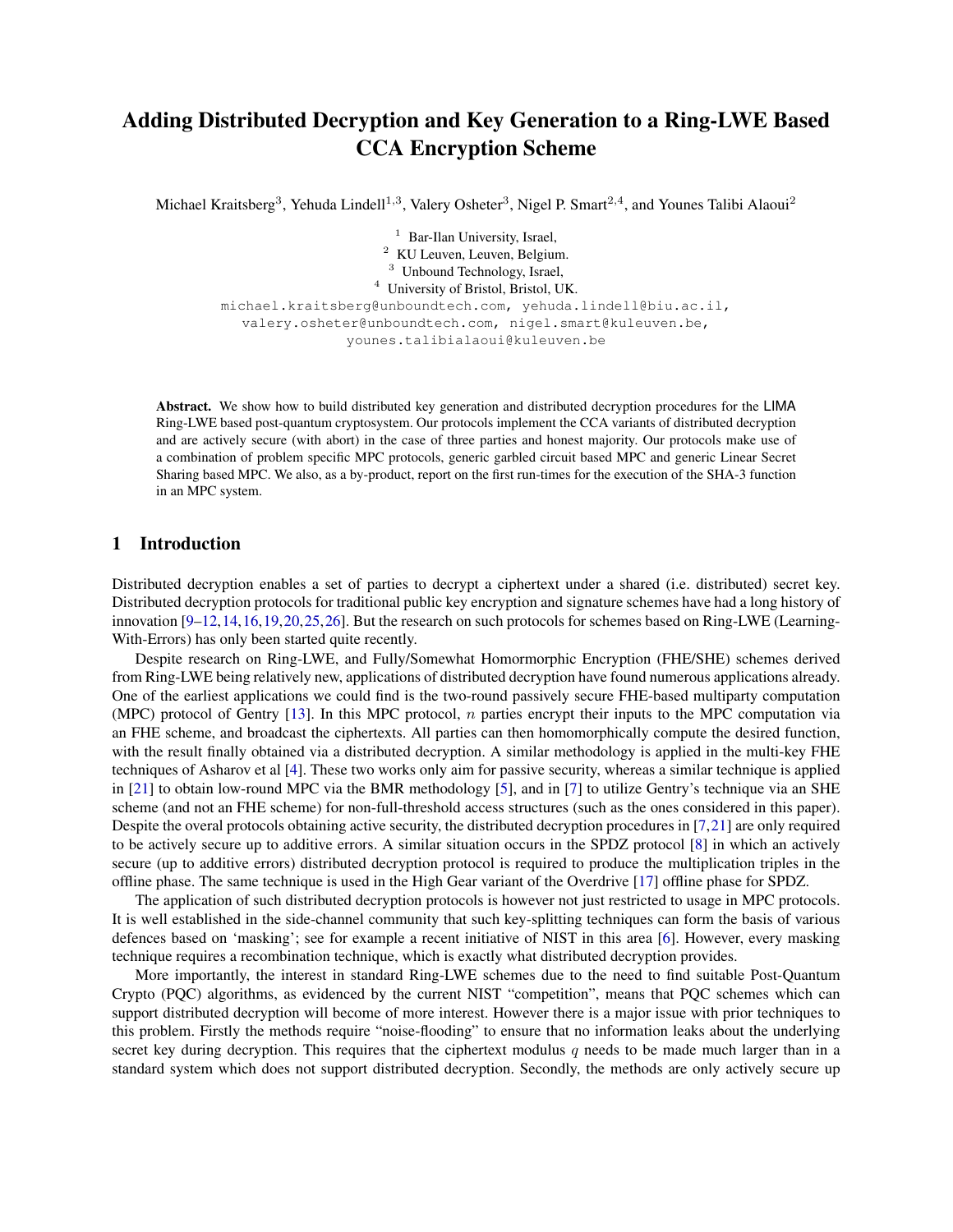to additive error (i.e. they are not fully actively secure) and they only allow distributed decryption of the IND-CPA versions of the underlying encryption schemes.

In this paper we present efficient methods to perform actively secure distributed decryption for IND-CCA versions of Ring-LWE based encryption in the case of three party honest majority protocols. This is done by combining in a novel manner traditional garbled circuit based MPC, with bespoke protocols for the specific functionality we require. On the way we also provide, to our knowledge, the first MPC implementation of the evaluation of the SHA-3 function; previously in [\[28\]](#page-14-9) an MPC-optimized circuit was given, but no execution times for an actual MPC evaluation of SHA-3 has been presented. We also show how to utilize secret sharing based protocols such as embodied in the SCALE-MAMBA system [\[3\]](#page-13-7) to produce an efficient distributed key generation procedure suitable for our underlying distributed decryption procedure.

Prior work on CCA secure distributed decryption protocols, even for encryption schemes based on "traditional" assumptions (such as RSA or Discrete Logarithms), such as those in [\[11,](#page-13-8) [19,](#page-14-2) [26\]](#page-14-5), have looked at designing special purposes encryption procedures which are both CCA secure, and which enable an efficient distributed decryption procedure. In this work we instead take an off-the-shelf CCA secure encryption scheme and show how it can be made into a scheme which supports both distributed decryption and distributed key generation. This brings added challenges as the method for ciphertext checking is not immediately "MPC-friendly". Despite this drawback we show that such schemes can be implented via MPC.

In total we use *four* different types of secret sharing between the three parties in order to obtain efficient protocols for the various sub-steps:

- 1. INS-sharing [\[15\]](#page-14-10) modulo  $q$  of the Ring-LWE secret key.
- 2. Shamir secret sharing modulo  $q$  to generate the INS secret key via SCALE-MAMBA.
- 3. An additive 3-party binary sharing of the output of the Round function, before we pass it to the KMAC operation. This additive sharing is non-standard and looks like a cross between INS and replicated sharing.
- 4. An additive sharing modulo q of the output of the KMAC operation between two of the parties  $S_1$  and  $S_2$ .

To illustrate our methods in terms of a concrete Ring-LWE system we take the LIMA submission [\[1\]](#page-13-9) to the PQC contest. We take the latest version of this submission (version 1.1 at the time of writing). However, almost all our techniques will apply, with minor changes to the specific definitions of usage of SHA-3 etc, to a number of the other Ring-LWE systems under submission. A major advantage of the LIMA proposal versus a proposal such as say NTRU is that key generation and encryption are essentially linear operations; thus providing a distributed actively secure protocol for key generation and re-encryption becomes easy. For NTRU the key generation method, for example, needs to generate polynomials with distributions which cannot be generated in a linear fashion; in particular distributions with given coefficients with a given weight of  $-1$  and  $+1$  coefficients.

We end this section by noting that running our distributed decryption protocol using two as opposed to three parties, and using traditional passively secure Yao protocols, results in a passively secure distributed decryption protocol. For the two party case of the key generation protocol we could utilize the SPDZ [\[8\]](#page-13-5) implementation within the SCALE-MAMBA framework. The two-party key generation would be actively secure and, more importantly, is possible since the modulus  $q = 40961$  used in the LIMA v1.1 scheme is "FHE-Friendly" and hence can be used as the plaintext modulus for the SPDZ-offline phase.

## 2 Preliminaries

To focus our discussion we pick a specific Ring-LWE submission to the NIST PQC "competition"; in particular v1.1 of LIMA [\[1\]](#page-13-9). This was selected as it utilizes a relatively standard transform for ciphertext validity checking; namely randomness recovery followed by re-encryption which could pose a particular problem for a distributed decryption protocol. In addition the encryption and key generation procedures are also relatively linear, allowing one to utilize simple MPC protocols to perform re-encryption and distributed key generation.

We will focus on the main parameter sets in the LIMA proposal. In particular  $N = 1024$  and  $q = 40961$ . However, our protocol can be easily adapted to the other parameter sets (in fact the protocol stays the same, all that needs to change is the specific implementation of the underlying garbled and arithmetic circuits).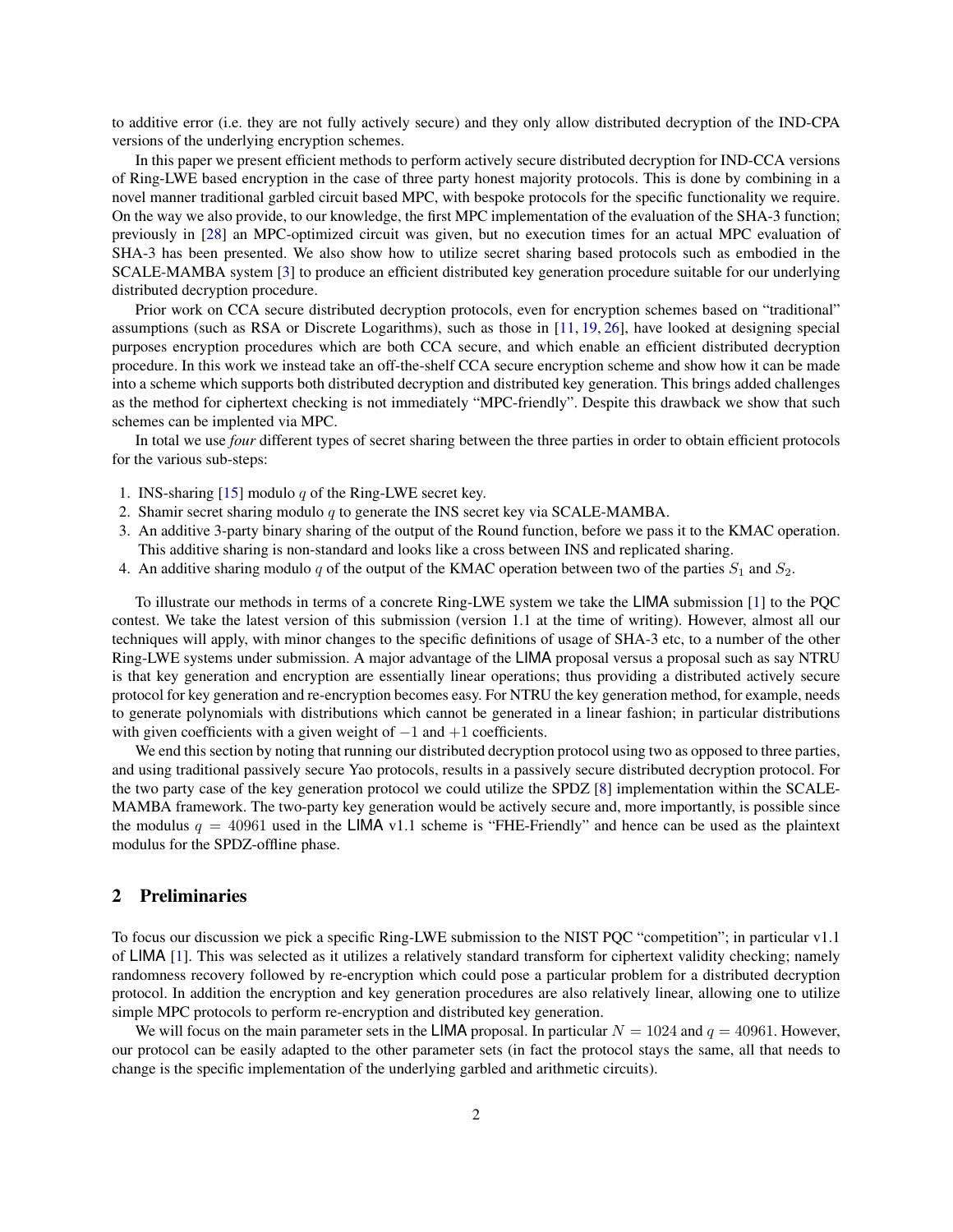#### 2.1 The **LIMA** IND-CCA Encryption Scheme

Here we summarize the LIMA v1.1 construction. For more details readers are referred to [\[1\]](#page-13-9). As explained above we use the latest version of the proposal which avoids the rejection sampling in encryption of the first proposal and has, as a result, smaller parameters.

Cycloctomic Rings: LIMA makes use of two types of cyclotomic rings, in this paper we will concentrate on only the first type (minor modifications in what follows are needed to support the second type proposed in LIMA). We select N to be power of two, q to be a prime such that  $q \equiv 1 \pmod{2 \cdot N}$ . The scheme makes use of the following rings  $R = \mathbb{Z}[X]/(X^N + 1)$ ,  $R_2 = \mathbb{Z}_2[X]/(X^N + 1)$ , and  $R_q = \mathbb{Z}_q[X]/(X^N + 1)$ . Note that  $\Phi_{2,N}(X) = X^N + 1$ in this case. Elements of these rings are degree  $(N - 1)$  polynomials with coefficients from  $\mathbb{Z}, \mathbb{Z}_2, \mathbb{Z}_q$ , respectively. Equivalently, these are represented as vectors of length N, with elements in  $\mathbb{Z}, \mathbb{Z}_2, \mathbb{Z}_q$ , respectively.

LIMA makes a lot of use of the number theoretic FFT algorithm to enable fast multiplication of ring elements. We will denote this operation in this paper by  $f \leftarrow \text{FFT}(f)$  for the forward FFT, and  $f \leftarrow \text{FFT}^{-1}(f)$  for the inverse FFT operation. The forward direction maps a polynomial of degree  $N - 1$  into a vector of length N over the same finite field  $\mathbb{F}_q$  (by choice of q). For our MPC operations it is important to note that the FFT operation is a linear operation, i.e.  $FFT(f + g) = FFT(f) + FFT(g)$ .

 $a \underset{\mathsf{XOF}}{\leftarrow} \mathbb{F}_q$ 1.  $s \leftarrow \text{XOF}[2 \cdot \lceil \log_{256} q \rceil].$ 2. Convert s to an integer (msb is the left most bit). 3.  $a \leftarrow s \pmod{q}$ . 4. Output a.  $\mathbf{a} \underset{\mathsf{XOF}}{\leftarrow} \mathbb{F}_q^n$ 1. For i from 1 to n do (a)  $a_i \underset{\text{XOF}}{\leftarrow} \mathbb{F}_q$ . 2. Output a. GenerateGaussianNoise $_{XOF}(\sigma)$ 1.  $t \leftarrow \text{XOF}[5]$ ; interpretting t as a bit string of length 40. 2.  $s \leftarrow 0$ . 3. For  $i = 0$  to 19 do (a)  $s \leftarrow s - t[2 \cdot i] + t[2 \cdot i + 1].$ 4. Return s.

<span id="page-2-0"></span>Figure 1. Using of a XOF to generate random values

Use of SHA-3 in KMAC256: LIMA makes use of KMAC256, to create an XOF (Extendable Output Function) and a KDF (Key Derivation Function). The algorithm KMAC256 is itself derived from the SHA-3 hash function and is defined in NIST SP 800 185 [\[24\]](#page-14-11). Following the LIMA specification we use the following notation for the various uses of KMAC256. When called in the form  $XOF \leftarrow KMAC(key, data, 0)$  the output is an XOF object, and when called in the form  $K \leftarrow \text{KMAC}(\text{key}, \text{data}, L)$  the output is a string of L bits in length. In both cases the input is a key key (of length at least 256 bits), a (one-byte) data string data, and a length field  $L$  in bits. The data string data is a diversifier and corresponds to the *domain separation* field in the KMAC standard. Different values of data will specify different uses of the KMAC construction. In the case when  $L = 0$  we shall let  $a \leftarrow \text{XOF}[n]$  denote the process of obtaining n bytes from the XOF object returned by the call to KMAC. The KDF in LIMA is given by the notation KDF $^{[n]}(k)$ , which outputs the result of computing  $KMAC(k, 0x00, n)$ .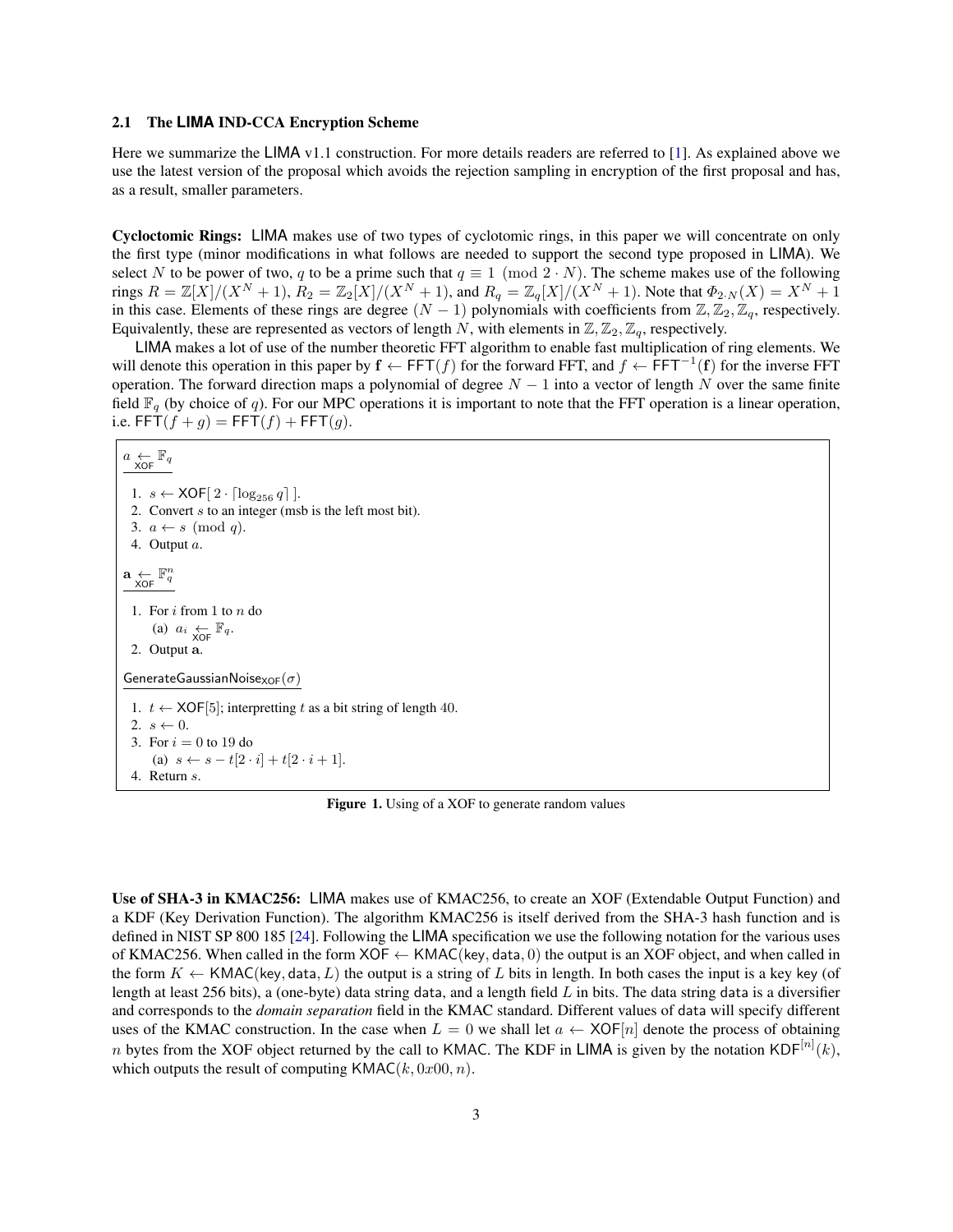In Figure [1](#page-2-0) we describe how LIMA uses the XOF to generate random values in different domains and with different distributions. These are  $a \leftarrow \text{Kq}$  to generate uniformly random single finite field element,  $a \leftarrow \text{XOF}$  $\mathbb{F}_q^n$  to generate a vector of such elements, and GenerateGaussianNoise<sub>XOF</sub>( $\sigma$ ) to generate elements in  $\mathbb{F}_q$  from a distribution which is an approximation to a discrete Gaussian with standard deviation  $\sigma$ . It will turn out their method here is particularly well suited to enabling distributed key generation. In particular the LIMA algorithm uses the method of approximating a Discrete Gaussian via a centred binomial distribution given in [\[2\]](#page-13-10), to produce a Gaussian with standard deviation  $\sigma \approx 3.19$ .

 $KeyGen(N)$ 

<span id="page-3-1"></span><span id="page-3-0"></span>1.  $a = (a_0, \ldots, a_{N-1}) \underset{\text{XOF}}{\leftarrow} \mathbb{F}_q^N$ . 2. For  $i = 0$  to  $N - 1$  do  $s_i \leftarrow$  GenerateGaussianNoise<sub>XOF</sub>( $\sigma$ ). 3. For  $i=0$  to  $N-1$  do  $e'_i \leftarrow$  GenerateGaussianNoise<sub>XOF</sub> $(\sigma)$ . 4.  $\mathbf{a} \leftarrow \mathsf{FFT}(a), \mathbf{s} \leftarrow \mathsf{FFT}(s), \mathbf{e}' \leftarrow \mathsf{FFT}(e').$ 5.  $\mathbf{b} \leftarrow (\mathbf{a} \otimes \mathbf{s}) \oplus \mathbf{e}',$ 6.  $\mathfrak{st} \leftarrow (\mathbf{s}, \mathbf{a}, \mathbf{b}).$ 7.  $\mathfrak{pk} \leftarrow (\mathbf{a}, \mathbf{b}).$ 8. Return  $(\mathfrak{pk}, \mathfrak{sk})$ 

<span id="page-3-2"></span>

**LIMA** Key Generation: The specification of LIMA details that the private component of a public/private key pair is generated from the KMAC256 XOF. However, in practice this component can come from any source of random bits, thus the XOF output in lines [2](#page-3-0) and [3](#page-3-1) of Figure [2](#page-3-2) can be replaced by *any* source of random bits known to the secret key creator. We will make use of this fact in our distributed key generation procedure later on. Key Generation proceeds as in Figure [2,](#page-3-2) where we assume a XOF has already been initiated and the operations  $\otimes$  and  $\oplus$  denote pointwise multiplication and addition (mod  $q$ ).

Encryption and Decryption: Both the CCA encryption and decryption operations make use of a sub-procedure, called Enc-CPA-Sub(m, pt, XOF) which takes as input a message in  $m \in \{0,1\}^{\ell}$ , a public key and an initialized XOF object  $XOF$ , and outputs a ciphertext c. The associated inverse operation is denoted Dec-CPA(c, st). These algorithms are defined in Figure [3.](#page-4-0) These operations make use of three sub-routines:

- Trunc denotes a procedure which throws away unnecessary coefficients of  $c_0$ , retaining only the  $\ell$  elements corresponding to message component.
- BV-2-RE is a procedure which takes a bit string of length at most N and maps it into  $R_2$ .
- RE-2-BV is the inverse operation to BV-2-RE.

We can then define the CCA LIMA encryption, decryption, encapsulation and decapsulation operations as in Figure [4](#page-5-0)

#### 2.2 Three Party Honest Majority MPC Using Garbled Circuits

Our protocols make use of actively secure garbled circuit based MPC for honest majority in the three party setting. In this situation we use the techniques from [\[23\]](#page-14-12). The basic protocol to evaluate a function F on inputs  $x_1, x_2$  and  $x_3$ from parties  $P_1$ ,  $P_2$  and  $P_3$  is as follows. Parties  $P_1$  and  $P_2$  agree on a random seed s and then use s to generate a garbled circuit. Party  $P_3$  acts as evaluator. If  $P_1$  or  $P_2$  cheats then this is detected by  $P_3$  as they will obtain different circuits, where as if  $P_3$  cheats in sending output tables values incorrectly back to  $P_1$  or  $P_2$  (for their output), then the table values will not decode correctly. The overall protocol is described in Figure [5.](#page-6-0) Thus we cheaply obtain active security with abort in this scenario.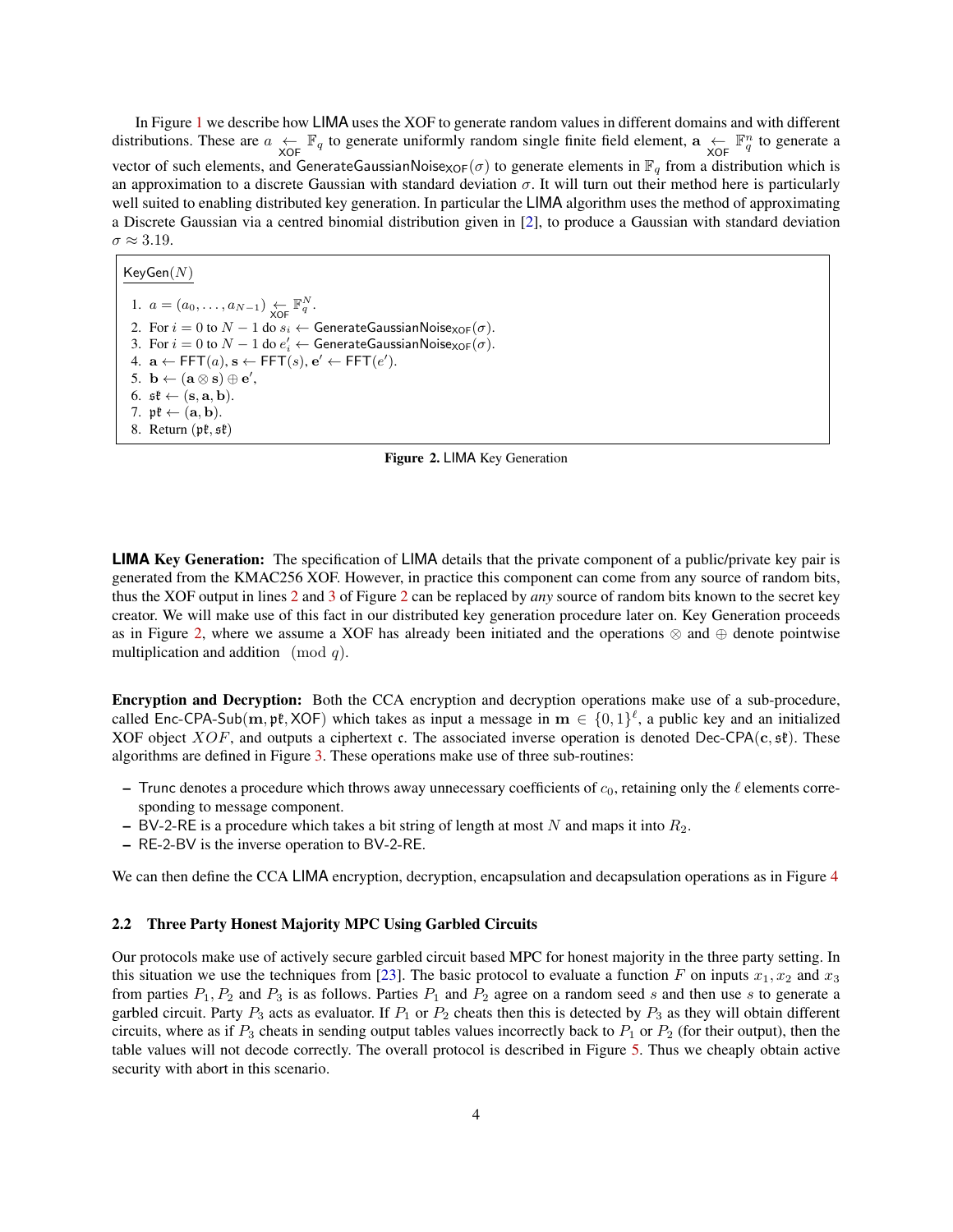$Enc\text{-}CPA\text{-}Sub(m, \mathfrak{pk}, \text{XOF})$ : 1.  $\ell = |m|$ . 2. If  $\ell > N$  then return  $\perp$ . 3.  $\mu$  ← BV-2-RE(m), 4. For  $i = 0$  to  $N - 1$  do  $v_i \leftarrow$  Generate Gaussian Noise<sub>XOF</sub>  $(\sigma)$ . 5. For  $i = 0$  to  $N - 1$  do  $e_i \leftarrow$  GenerateGaussianNoise<sub>XOF</sub> $(\sigma)$ . 6. For  $i = 0$  to  $N - 1$  do  $d_i \leftarrow$  GenerateGaussianNoise<sub>XOF</sub>( $\sigma$ ). 7.  $\mathbf{v} \leftarrow \mathsf{FFT}(v), \mathbf{e} \leftarrow \mathsf{FFT}(e).$ 8.  $x \leftarrow d + \Delta_q \cdot \mu \pmod{q}$ . 9.  $s \leftarrow \mathsf{FFT}^{-1}(\mathbf{b} \otimes \mathbf{v}).$ 10.  $t \leftarrow s + x$ . 11.  $c_0 \leftarrow \text{Trunc}(t, \ell)$ . 12.  $\mathbf{c}_1 \leftarrow (\mathbf{a} \otimes \mathbf{v}) \oplus \mathbf{e}.$ 13. Output **c** =  $(c_0, c_1)$ .  $Dec-CPA(c, s$ ť): 1. Define  $\ell$  to be the length of  $c_0$ . 2. If  $\ell \neq 0 \pmod{8}$  then return  $\perp$ . 3.  $v \leftarrow \mathsf{FFT}^{-1}(\mathbf{s} \otimes \mathbf{c}_1).$ 4.  $t \leftarrow \text{Trunc}(v, \ell)$ . 5.  $f \leftarrow c_0 - t$ . 6. Convert  $f$  into centered-representation modulo  $q$ . 7.  $\mu$ I I 8. m  $\leftarrow$  RE-2-BV( $\mu$ ).  $\left| \frac{2}{q} f \right|$  $\overline{\phantom{a}}$ 9. Return m.

<span id="page-4-0"></span>Figure 3. Base LIMA Encryption and Decryption Operations

#### 2.3 Three Party Honest Majority MPC Using Shamir Secret Sharing

We also require honest majority three party actively secure MPC with abort based on linear secret sharing over the finite field  $\mathbb{F}_q$ . For this we use a protocol based on Shamir secret sharing implemented in the SCALE-MAMBA system [\[3\]](#page-13-7). This uses an offline phase to produce multiplication triples and shared random bits (using Maurer's multiplication protocol [\[22\]](#page-14-13)) and then an online phase which checks for correctness by using the error detection properties of the underlying Reed-Solomon codes. See [\[18,](#page-14-14) [27\]](#page-14-15) for precise details of how this protocol works. This arithmetic circuit based MPC protocol is used in our distributed key generation phase, and we make crucial use of the ability of the SCALE-MAMBA system to generate shared random bits in the offline phase; as then our online phase becomes essentially a local operation.

We denote secret shared values over  $\mathbb{F}_q$  by the notation [a]. In this notation linear operations, such as  $|z| \leftarrow$  $\alpha \cdot |x| + \beta \cdot |y| + \gamma$  are local operations, and hence essentially for free. Where as non-linear operations, such as  $[z] \leftarrow [x] \cdot [y]$  require interaction. In the SCALE-MAMBA system these are done using a pre-processed set of Beaver triples  $([a], [b], [c])$  with  $c = a \cdot b$ .

Output/opening values to all players will be denoted by Output( $[a]$ ) by which we mean all players learn the value of a, and abort if the value is not output correctly. Outputing to a specific player we will denote by Output-To $(i, [a])$ , in which case player  $i$  will learn the value of  $a$ , and abort if the value is not correct.

One can also use these pre-processed Beaver triples to generate random shared elements (by taking a triple and using  $[a]$  and  $[b]$  as the random elements. Of course when using Shamir sharing one could also generate such sharings using a PRSS, however the SCALE-MAMBA system does not currently support this functionality. So when generating random elements in the online phase we simply consume the first two components of a Beaver triple, and we will write  $([a], [b], [c]) \leftarrow$  Triples, this is secure as long as  $[c]$  is never used later. The offline phase also produced shared random bits, namely sharings of the form [b] with  $b \in \{0, 1\}$ . We will denote this operation in what follows as  $[b] \leftarrow$  Bits.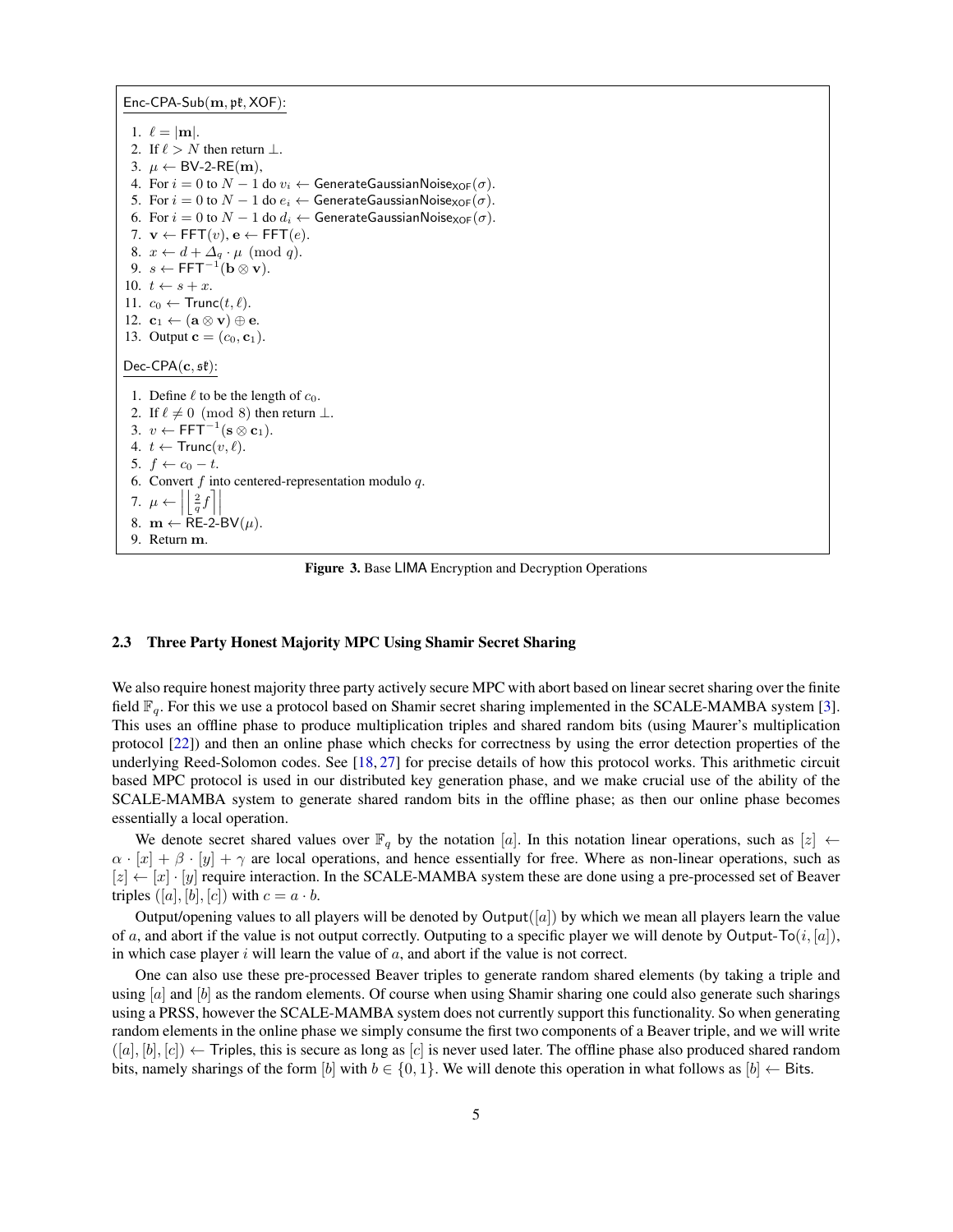### $Enc-CCA(\mathbf{m}, \mathfrak{pk}, \mathbf{r})$ :

1. If  $|\mathbf{r}| \neq 256$  or  $|\mathbf{m}| \geq N - 256$  then return  $\perp$ . 2.  $\mu \leftarrow m || \mathbf{r}$ . 3.  $XOF \leftarrow KMAC(\mu, 0x03, 0)$ . 4.  $c \leftarrow$  Enc-CPA-Sub $(\mu, \mathfrak{pk}, \mathsf{XOF})$ . 5. Return c.  $Dec-CCA(c, st):$ 1.  $\mu \leftarrow$  Dec-CPA(c, st). 2. If  $|\mu| < 256$  then return  $\perp$ . 3.  $XOF \leftarrow KMAC(\mu, 0x03, 0).$ 4.  $\mathbf{c}' \leftarrow \mathsf{Enc\text{-}CPA\text{-}Sub}(\mu, \mathfrak{pk}, \mathsf{XOF}).$ 5. If  $c \neq c'$  then return  $\perp$ . 6.  $\mathbf{m} \|\mathbf{r} \leftarrow \mu$ , where r is 256 bits long. 7. Return m. Encap-CCA $(\ell, \mathfrak{pk}, \mathbf{s})$ : 1. If  $|\mathbf{r}| < 384$  or  $|\mathbf{r}| > N$  then return  $\perp$ . 2.  $XOF \leftarrow KMAC(r, 0x05, 0)$ . 3.  $c \leftarrow$  Enc-CPA-Sub $(r, pt, XOR)$ . 4.  $k \leftarrow \mathsf{KDF}^{[\ell]}(\mathbf{r}).$ 5. Return ( ${\bf c} = (c_0, {\bf c}_1), {\bf k}$ ).  $Decap-CCA(\ell, \mathbf{c}, \mathfrak{s}\mathfrak{k})$ : 1.  $\mathbf{r} \leftarrow \text{Dec-CPA}(\mathbf{c}, \mathfrak{s}\mathfrak{k}).$ 2. If  $|\mathbf{r}| < 384$  then return  $\perp$ . 3.  $XOF \leftarrow KMAC(r, 0x05, 0)$ . 4.  $c' \leftarrow$  Enc-CPA-Sub $(r, pt, XOR)$ . 5. If  $c \neq c'$  then return  $\perp$ . 6.  $k \leftarrow \mathsf{KDF}^{[\ell]}(\mathbf{r}).$ 

<span id="page-5-0"></span>Figure 4. CCA Secure Encryption, Decryption, Encapsulation and Decapsulation Algorithms for LIMA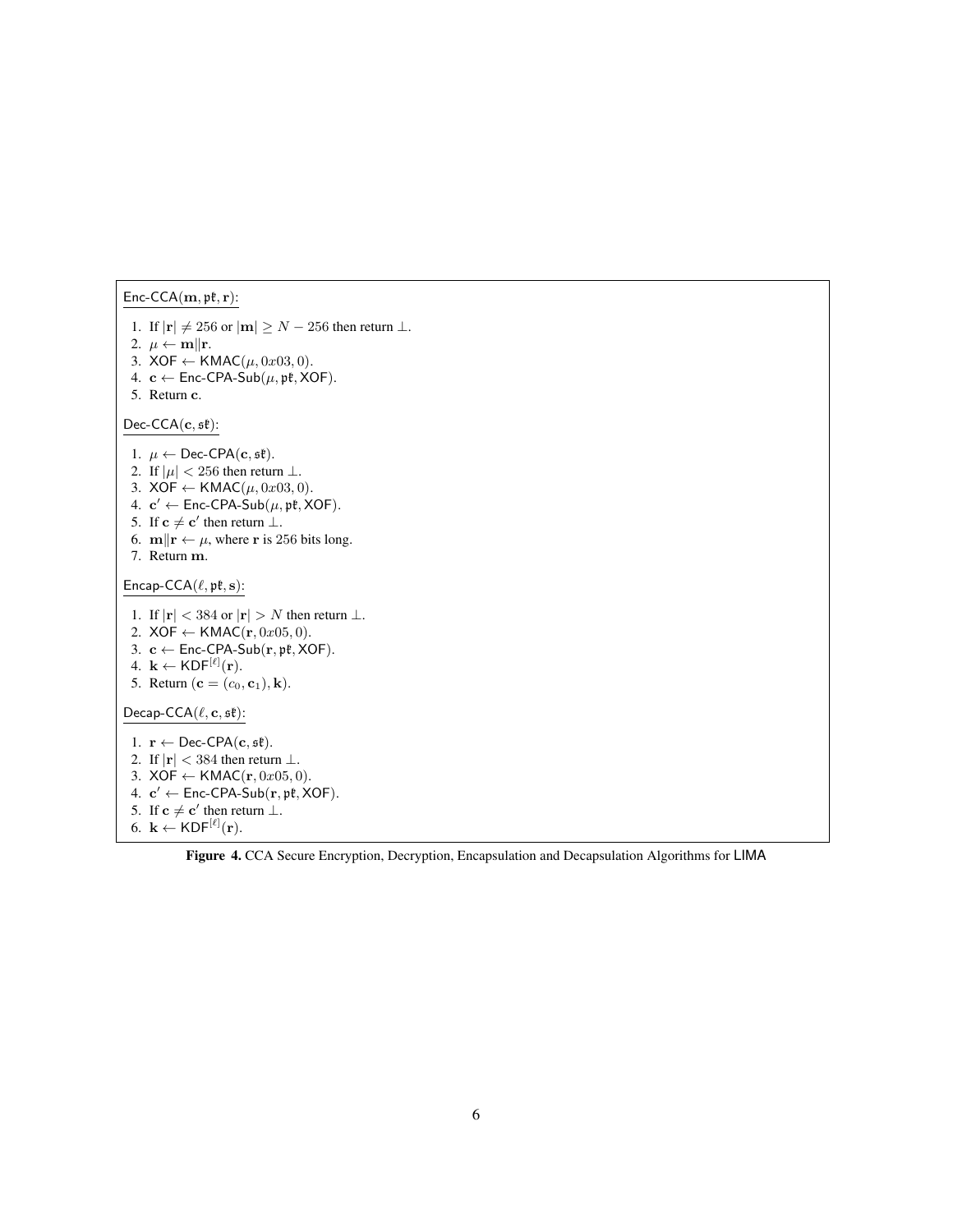- 1. Denote the inputs of  $S_1$ ,  $S_2$  and  $S_3$  by  $x_1$ ,  $x_2$  and  $x_3$ , respectively.
- 2. Let  $f(x_1, x_2, x_3)$  be the function to be computed and let  $C(x_1, x_2, x_3)$  be a circuit that computes f.
- 3. Party  $S_1$  chooses a random seed s and generates a garbled circuit  $GC$  computing  $C$  and the output translation tables  $O_1$ ,  $O_2$  and  $O_3$  for the three parties outputs), using seed s.
- 4. Party  $S_3$  chooses a random  $x_3^a \leftarrow \{0,1\}^{\ell}$ , where  $\ell = |x_3|$ , and sets  $x_3^b \leftarrow x_3^a \oplus x_3$  and it sends  $x_3^a$  to  $S_1$ , and sends  $x_3^b$ to  $S_2$ .
- 5. Party  $S_1$  sends  $(GC, O_3)$  to  $S_3$ . For every wire w associated with the input  $x_3$  in the circuit, the garbled circuit definition is assumed to include  $(H(k_w^0), H(k_w^1))$  in this order (where the keys on that wire are  $k_w^0, k_w^1$ ).
- 6. Party  $S_1$  sends s to  $S_2$ .
- 7. Party  $S_2$  computes GC from s and sends  $h = H(GC)$  to  $S_3$ .
- 8.  $S_3$  checks that  $h = H(GC)$  where h is the value it received from  $S_2$ , and  $GC$  is as received from  $S_1$ . If not, it aborts.
- 9. Party  $S_1$  sends  $S_3$  the keys associated with its own input  $x_1$  and with  $x_3^a$ .
- 10. Party  $S_2$  sends  $S_3$  the keys associated with its own input  $x_2$  and with  $x_3^b$ .
- 11. Parties  $S_1$  and  $S_2$  run a secure coind tossing protocol to generate random strings  $R_1, \ldots, R_{|x_3|}$ .
- 12. Denote the bits of  $x_3^a$  by  $x_3^a[1], \ldots, x_3^a[\ell]$ , denote the bits of  $x_3^b$  by  $x_3^b[1], \ldots, x_3^b[\ell]$ , and denote the wires associated with  $x_3$  by  $w_1, \ldots, w_\ell$ .
- 13. For every  $i = 1, \ldots, \ell$ , party  $S_1$  sends  $k'_i \leftarrow k_{w_i}^0 \oplus x_3^a[i] \cdot \Delta \oplus R_i$  to  $S_3$ . We use the "free-XOR" trick so we have  $k^1_{w_i} = k^0_{w_i} \oplus \Delta.$
- 14. For every  $i = 1, ..., \ell$ , party  $S_2$  sends  $k''_i \leftarrow x_3^b[i] \cdot \Delta \oplus R_i$  to  $S_3$ .
- 15. For every  $i = 1, \ldots, \ell$ , party  $S_3$  computes  $k_{w_i}^{x_3[i]} \leftarrow k_i' \oplus k_i''$  and checks that this is consistent with the appropriate hash. That is, if  $x_3[i] = 0$  then the hash of the key equals the first value in the appropriate pair; otherwise the second value. If not then  $S_3$  aborts.
- 16.  $S_3$  computes the garbled circuit  $GC$  and obtains their output using the table  $O_3$ .
- 17.  $S_3$  sends the garbled outputs corresponding to  $S_1$  and  $S_2$ 's output wires to  $S_1$  and  $S_2$  respectively.
- 18.  $S_1$  and  $S_2$  decode their output using the translation tables  $O_1$  and  $O_2$ .

#### <span id="page-6-0"></span>Figure 5. Garbled Circuit Based Three Party Computation

## 3 SHA3 in MPC

The TinyGarble compiler [\[28\]](#page-14-9) has been reported to produce a circuit for the SHA-3 core internal Keccak-f function of 38,400 AND gates (160,054 total gates). Using similar techniques to the TinyGarble paper we compiled our own circuit for Keccak-f, finding a circuit with the same number of gates and 193,686 wires. This function takes as input, a sequence of 1600 bit values, and returns a 1600 bit value. The output is either then passed into the next round, during the absorption phase where it is combined with additional input, or part of the output is used as the output of SHA-3, in the squeezing phase.

Using our garbled circuit based protocol for honest majority computation amongst three parties, we were able to execute the Keccak-f function with a latency of 16ms per operation. With the testing being conducted on a set of three Linux RHEL servers running on AWS of type  $\pm 2$ . small, which correspond to one "virtual CPU" and 2GB of RAM.

## 4 Distributed Decryption for CCA-Secure Ring-LWE Encryption

Recall that a public key is a pair  $(a, b)$  and a secret key is a value s, where  $a, b, s \in \mathbb{Z}_q^N$ . Given our three servers, of which we assume at least two are honest, we share the secret key using Ito–Nishizeki–Saito sharing [\[15\]](#page-14-10). In particular  $S_1$  is assumed to hold  $(\mathbf{s}_1^{1,2}, \mathbf{s}_1^{1,3}) \in \mathbb{Z}_q^N$ ,  $S_2$  is assumed to hold  $(\mathbf{s}_2^{1,2}, \mathbf{s}_1^{2,3}) \in \mathbb{Z}_q^N$ , and  $S_2$  is assumed to hold  $(\mathbf{s}_2^{1,3}, \mathbf{s}_2^{2,3}) \in \mathbb{Z}_q^N$  such that

$$
\mathbf{s}_1^{1,2} + \mathbf{s}_2^{1,2} = \mathbf{s}_1^{1,3} + \mathbf{s}_2^{1,3} = \mathbf{s}_1^{2,3} + \mathbf{s}_2^{2,3} = \mathbf{s}.
$$

How one generates a valid secret key satisfying this secret sharing we discuss in the next section. We call such a sharing an INS-sharing of s. Our overall distributed decryption and decapsulation protocols are then build out of a number of special protocols which either utilize our generic 3-party garbled circuit based protocol from earlier, or utilize special purpose MPC protocols built on top the ISN-sharing of inputs or other sharings of inputs. Thus in this protocol we combine a variety of MPC techniques together in a novel manner.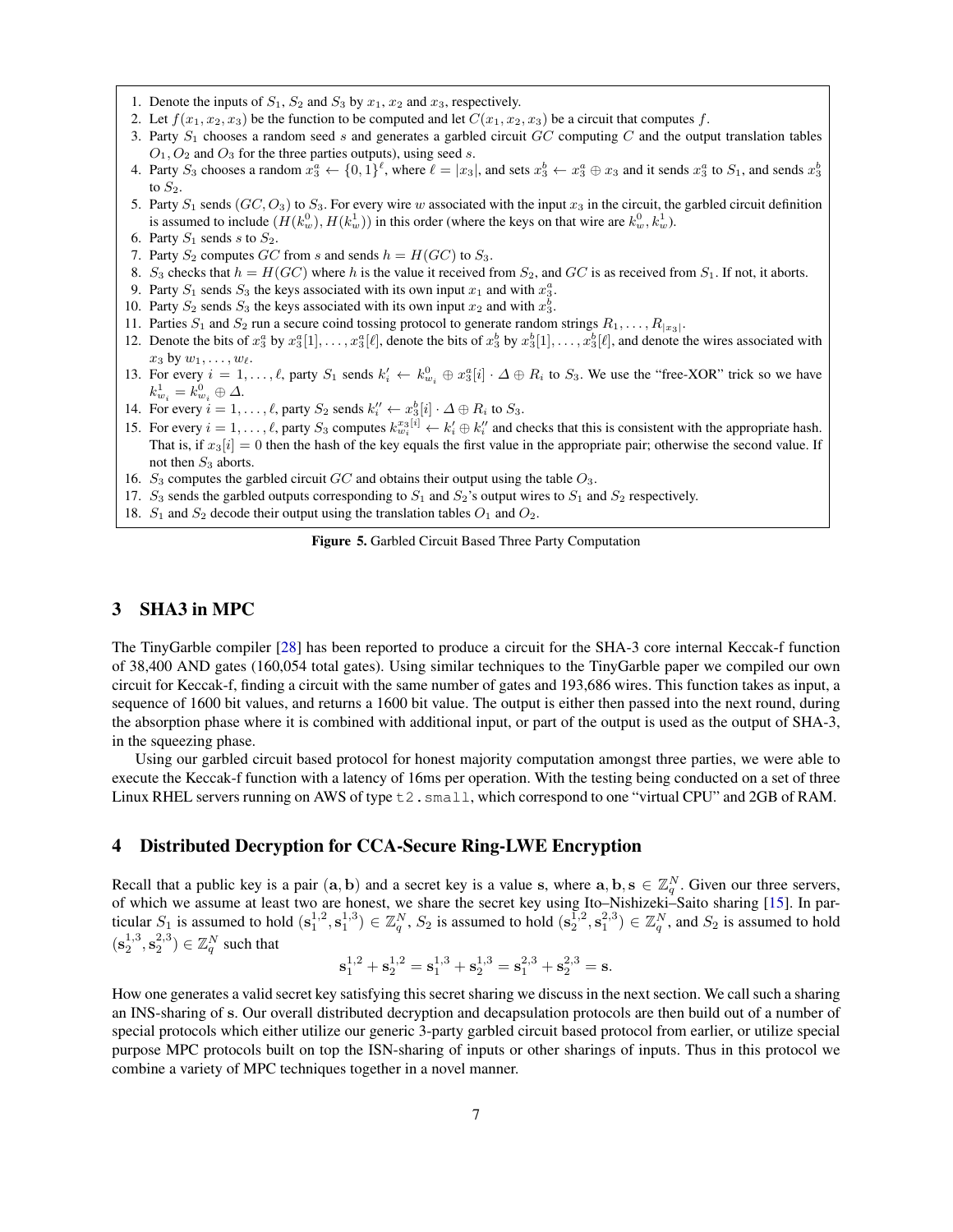#### <span id="page-7-1"></span>4.1 Sub-Protocol: Round Function

We first require a protocol which takes an ISN-sharing of a vector f and produces the output of the function

$$
\mu \leftarrow \left| \left\lfloor \frac{2}{q} f \right\rceil \right|
$$

from the procedure Dec-CPA(c,  $s\ell$ ). In particular it needs to evaluate the functionality given in Figure [6,](#page-7-0) which we do via the protocol given in Figure [7](#page-8-0)

#### Input:

1.  $S_1$  has  $f_1^{1,2}, f_1^{1,3} \in \mathbb{Z}_q^{\ell}$ ,  $S_2$  has  $f_2^{1,2}, f_1^{2,3} \in \mathbb{Z}_q^{\ell}$ ,  $S_3$  has  $f_2^{1,3}, f_2^{2,3} \in \mathbb{Z}_q^{\ell}$ .

#### Computation:

- 1. Compute  $f^{1,2} \leftarrow f_1^{1,2} + f_2^{1,2} \mod q$ ,  $f^{1,3} \leftarrow f_1^{1,3} + f_2^{1,3} \mod q$ ,  $f^{2,3} \leftarrow f_1^{2,3} + f_2^{2,3} \mod q$ .
- 2. Set  $b \leftarrow 1$  if  $f^{1,2} = f^{1,3} = f^{2,3}$  and  $b \leftarrow 0$  otherwise.
- 3. Convert  $f$  into centered representation.
- 4. Compute  $\mu \leftarrow$  $\left\lfloor \frac{2}{q}f\right\rceil \right\rfloor$ .
- 5. Choose random  $\mu_1, \nu_1 \leftarrow \{0,1\}^{\ell}$  and set  $\mu_2 \leftarrow \mu_1 \oplus \mu$  and  $\nu_2 \leftarrow \nu_1 \oplus \mu$  (where here we mean bitwise XOR).

#### Output:

1. All parties  $S_1, S_2, S_3$  receive b.

2. If  $b = 1$  then  $S_1$  receives  $\mu_1, \nu_1, S_2$  receives  $\mu_2, \nu_2$ , and  $S_3$  receives  $\mu_2, \nu_1$ .

<span id="page-7-0"></span>

We note that this protocol is secure by definition since the only thing defined here is the circuit, and a protocol that is secure for malicious adversaries is used to compute it. Let  $|q|$  denote the number of bits needed to represent q and recall that addition and each less-than-comparison can be computed using a single AND gate per bit. Thus,  $a + b \mod q$  can be computed using exactly  $4 \cdot |q|$  AND gates, and all the initial additions require  $12 \cdot |q|$  AND gates. Next, the bitwise NOR of v, w requires  $2 \cdot |q| - 1$  AND gates, each of the 2 less-than-comparisons (and greater-than etc.) of x are computed using |q| AND gates, and there is 1 more AND gate. Overall, we therefore have a cost of  $12 \cdot |q| + 2 \cdot |q| - 1 + 2 \cdot |q| + 1 = 16 \cdot |q|$  AND gates. In our experiments we used the parameter set of LIMA with  $q = 40961$  and thus  $|q| = 16$ . Hence, each execution of this protocol for an individual coefficient requires 256 AND gates. When iterated over the 1024 coefficients we end up with a total of 262, 144 AND gates.

#### 4.2 Sub-Protocol: Secure Evaluation of the Enc-CPA-Sub Function

Our next sub-protocol is to evaluate the Enc-CPA-Sub function on inputs which have been INS-shared. The protocol is given in Figure [9](#page-10-0) but from a high level works as follows: Firstly the three parties execute the KMAC function on their suitably padded inputs (which have been shared via a different secret sharing scheme), from this  $S_1$  and  $S_2$ obtain an additive  $\mathbb{F}_q$ -sharing of the output bits. This operation utilizes the SHA-3 implementation given earlier as a sub-procedure, and to aid readability we separate this operation into a sub-protocol in Figure [8.](#page-9-0) In this protocol the parties have as input a sharing of a bit string  $\mu$  defined as follows:  $S_1$  holds  $(\mu_1, \nu_1)$ ,  $S_2$  holds  $(\mu_1, \nu_2)$ , and  $S_3$  holds  $(\mu_2, \nu_1)$  such that  $\mu = \mu_1 \oplus \mu_2 = \nu_1 \oplus \nu_2$ . The output of the function will be an  $\mathbb{F}_q$ -sharing between  $S_1$  and  $S_2$  of the XOF applied to this input with diversifier D. The diversifier will be  $0x03$  for decryption and  $0x05$  for decapsulation). Note, that the first thing the circuit does is to ensure the input values are consistent, i.e.  $\mu_1 \oplus \mu_2 = \nu_1 \oplus \nu_2$ . Also note that only party  $S_2$  obtains output from this step. Since the number of AND gates in the permutation function is 38,400 and we have 114 rounds, then the total number of AND gates needed to execute this step is *approximately*  $114 \cdot 38,400 = 4,377,600$ , plus the number of AND gates needed to create  $S_2$ 's output (which is approximately  $3 \cdot 40 \cdot N \cdot \log_2 q \approx 1,966,080.$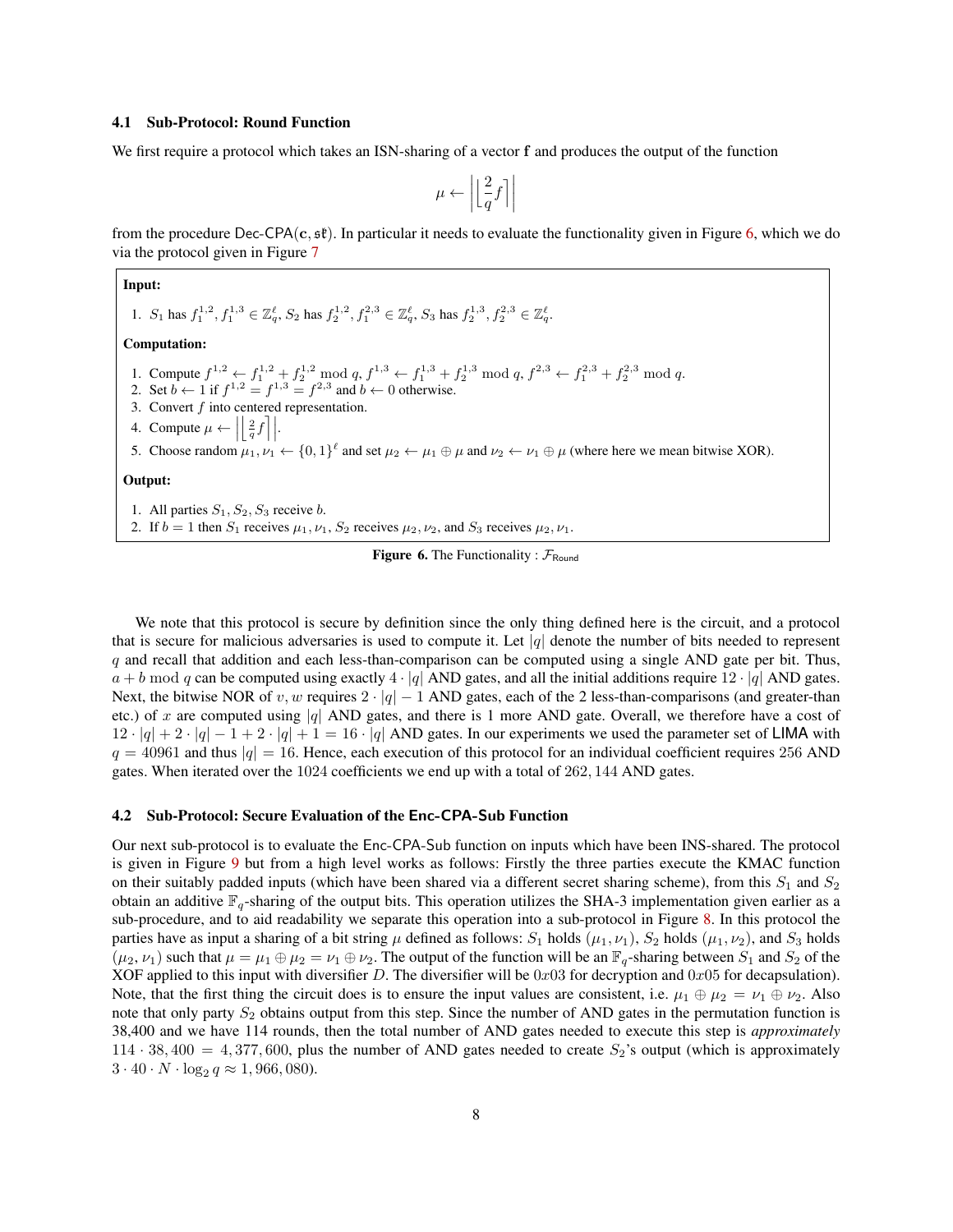We first, define a boolean circuit C that receives for input bit  $\alpha, \beta$  and six elements  $a, b, c, d, e, f \in \mathbb{Z}_q$ , and works as follows:

1. Compute  $x = a + b \mod q$ ,  $y = c + d \mod q$  and  $z = e + f \mod q$ . Observe that addition modulo q inside a circuit works by first adding two numbers (into a value that is larger by one bit) and then subtracting  $q$  if the comparison of the result with  $q$  is returns a value one. In a circuit this looks like:

$$
a + b - (LT(a + b, q) \wedge q)
$$

where  $LT(r, s) = 0$  if and only if  $r < s$  (as integers). Note that we compute the AND of a single bit  $LT(a + b, q)$  and a value  $q$ ; our meaning is to compute the AND of each bit of  $q$ .

- 2. Compute  $v = x \oplus y$  and  $w = x \oplus z$ . Denote by  $\gamma$  the bitwise NOR of all the bits of v and w (i.e.,  $\gamma = 1$  if and only if *all* the bits of v and w equal 0, meaning that  $x = y$  and  $x = z$  and so  $x = y = z$ ).
- 3. Let  $\delta$  be the bit that satisfies the following Boolean formula:

$$
\delta = \left[ \left( x \ge \frac{q-1}{4} \right) \wedge \left( x < \frac{3(q-1)}{4} \right) \right]
$$

- 4. Output  $\beta$  on the first output wire.
- 5. Output  $\gamma$  on the second output wire.
- 6. Output  $\gamma \wedge (\alpha \oplus \delta)$  on the third output wire.
- 7. Output  $\gamma \wedge (\beta \oplus \delta)$  on the fourth output wire.

Now, the function Round can be computed securely, as follows:

- 1. S<sub>1</sub> chooses random  $\mu_1, \nu_1 \leftarrow \{0,1\}^{\ell}$ ; denote the *i*th bit of  $\mu_1$  by  $\mu_1^i$  and the *i*th bit of  $\nu_1$  by  $\nu_1^i$ .
- 2. For every  $i = 1, \ldots, \ell$ :
	- (a) Denote by  $f[i]$  the *i*th element of  $f \in \mathbb{Z}_q^{\ell}$ .
	- (b)  $S_1$ ,  $S_2$  and  $S_3$  securely compute  $C(\mu_1^i, \nu_1^i, f_1^{1,2}, f_2^{1,2}, f_1^{1,3}, f_2^{1,3}, f_1^{2,3}, f_2^{2,3})$  using the previous 3-party garbled circuit protocol. Note that  $S_1$  provides input  $(\mu_1^i, \nu_1^i, f_1^{1,2}, f_1^{1,3})$ ,  $S_2$  provides input  $(f_2^{1,2}, f_1^{2,3})$ , and  $S_3$  provides input  $(\hat{f}_2^{1,3}, f_2^{2,3})$ . The secure protocol provides outputs as follows:
		- i. S<sub>3</sub> only receives the output bit  $\beta$  on the first output wire. S<sub>3</sub> denotes this output by  $\nu_1^i$ .
		- ii. *All* parties receive the output bit  $\gamma$  on the second output wire. They denote the output bit by  $\gamma$ .
		- iii.  $S_2$  and  $S_3$  *only* receive the output bit on the third output wire.  $S_2$  and  $S_3$  denote this output by  $\mu_2^i$ .
		- iv.  $S_2$  *only* receives the output bit on the fourth output wire.  $S_2$  denotes this output by  $\nu_2^i$ .
- (c) If any party receives output bit  $\gamma = 0$ , it aborts.
- 3.  $S_1$  outputs  $\mu_1 = \mu_1^1, \dots, \mu_1^\ell$  and  $\nu_1 = \nu_1^1, \dots, \nu_1^\ell$ .
- 4.  $S_2$  outputs  $\mu_2 = \mu_2^1, \dots, \mu_2^\ell$  and  $\nu_2 = \nu_2^1, \dots, \nu_2^\ell$ .
- 5.  $S_3$  outputs  $\mu_2 = \mu_2^1, \dots, \mu_2^\ell$  and  $\nu_1 = \nu_1^1, \dots, \nu_1^\ell$ .

<span id="page-8-0"></span>**Figure 7.** The Protocol :  $\Pi_{\text{Round}}$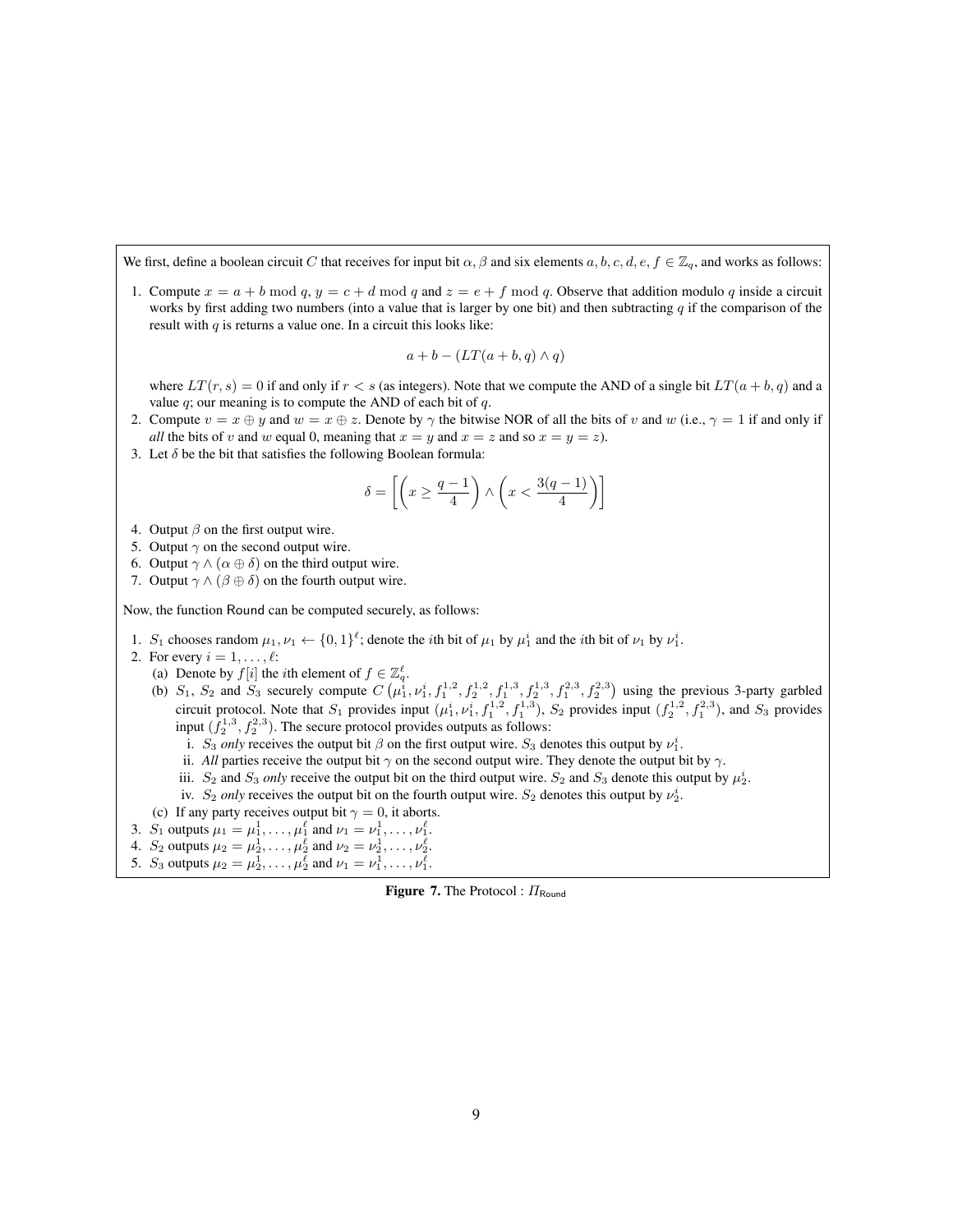The parties using the 3-party garbled circuit protocol from earlier securely compute the application of KMAC (with diversifer D) on the values  $\mu = \mu_1 \oplus \mu_2 = \nu_1 \oplus \nu_2$  as follows. In addition party  $S_1$  enters a random value  $b_i^{(1)} \in \mathbb{F}_q$  for each output bit.

*Padding*: The parties first defin:  $\bar{\mu}_1 = \mu_1 ||1||0^{r-|\mu_1|-2}||1$ ,  $\bar{\mu}_2 = \mu_2 ||0^{r-|\mu_2|}$ ,  $\bar{\nu}_1 = \nu_1 ||1||0^{r-|\nu_1|-2}||1$  and  $\bar{\nu}_2 = \nu_2 ||0^{r-|\nu_2|}$ where  $r = 1088$ .

The parties then run the following circuit:

- 1. Compute  $u \leftarrow \bar{\mu}_1 \oplus \bar{\mu}_2, v \leftarrow \bar{\nu}_1 \oplus \bar{\nu}_2$ .
- 2. Check that  $u = v$ , if not, abort. i.e. output 1 on a special abort wire and 0 on all others; if no abort, then the abort wire should hold 0.
- 3. Compute KMAC(u): We need one absorbtion round, and for the squeezing we repeatedly apply the garbled round function for SHA-3, so as to obtain  $3 \cdot 40 \cdot N$  bits of shared output. Thus we need to execute  $3 \cdot 40 \cdot N/r$  rounds of squeezing, when  $N = 1024$  and  $r = 1088$ , so we require 113 rounds of squeezing.

Specifically: Let  $p(x, y)$  denote the permutation function of SHA-3, with domain size of 1600 bits

- (a) Set  $R_0 \leftarrow 0^{1088}, C_0 \leftarrow 0^{512}$
- (b)  $(R'_0, C'_0) \leftarrow p(u, 0^{512})$
- (c) For  $i = 1$  to 113:  $(R'_i, C'_i) \leftarrow p(R'_{i-1}, C'_{i-1})$ .
- (d) The values  $(R'_1, \ldots, R'_{113})$  are then used (combined with the respected  $b_i^{(1)}$  input from  $S_1$ ) to produce the output for S<sub>2</sub>. In particular if bit k of  $R'_j$  corresponds to output bit  $b_i$  then we set  $b_i^{(2)}$  to  $b_i - b_i^{(1)} \pmod{q}$ .

<span id="page-9-0"></span>Figure 8. Protocol to securely evaluate KMAC on shared inputs

The additive  $\mathbb{F}_q$ -sharing between  $S_1$  and  $S_2$  output from Figure [8](#page-9-0) is then used in a completely local manner by  $S_1$  and  $S_2$  to obtain a modulo q additive sharing of the supposed ciphertext. The fact we can perform mainly local operations is because the method to generate approximate Gaussian noise is completely linear and the FFT algorithm is itself linear. This is then revealed to players  $S_1$  and  $S_2$ , via means of a garbled circuit computation between the three players. See Figure [9](#page-10-0) for details.

The privacy of the protocol to evaluate Enc-CPA-Sub is inherent in the fact we use secure actively secure protocols to evaluate the two required garbled circuits. The only place that an active adversary could therefore deviate is by entering incorrect values into the evaluation of the Trunc function; e.g.  $S_1$  could enter the incorrect value for  $\mu_1$  or  $y^{(1)}$ . Any incorrect adversarial behaviour here will result in an incorrect value of  $c'_0$ , which will be detected by the calling algorithm.

#### 4.3 Secure Evaluation of Dec-CCA $(c, s^2)$

We can now give the method for decryption for the CCA public key encryption algorithm, see Figure [10.](#page-10-1) The secret key st is shared as described earlier, with the ciphertext  $\mathbf{c} = (c_0, \mathbf{c}_1)$  being public.

#### 4.4 Secure Evaluation of Decap-CCA $(c, s^2)$

The distributed decapsulation routine works much like the distributed decryption routine. However, to obtain the same ideal functionality of a real decapsulation routine we need to evaluate the KDF computation within a secure computation. This can be done using the same method we use to evaluate the KMAC needed in the XOF computation; since in LIMA both are based on different modes of the SHA-3 based KMAC operation. The overal protocol is similar and is given in Figure [11.](#page-11-0)

#### 4.5 Experimental Results

Using the basic LIMA parameters of  $q = 40961$  and  $N = 1024$  we implemented the above protocol, and run it on a set of three Linux RHEL servers running on AWS of type t2.small with 2GB of RAM. The total run time for distributed decyrption was 4280 milliseconds. The main cost was the need to perform the inital decryption, and then re-encrypt, without recovering the message in plaintext. This is inherent in the methodology adopted by LIMA, and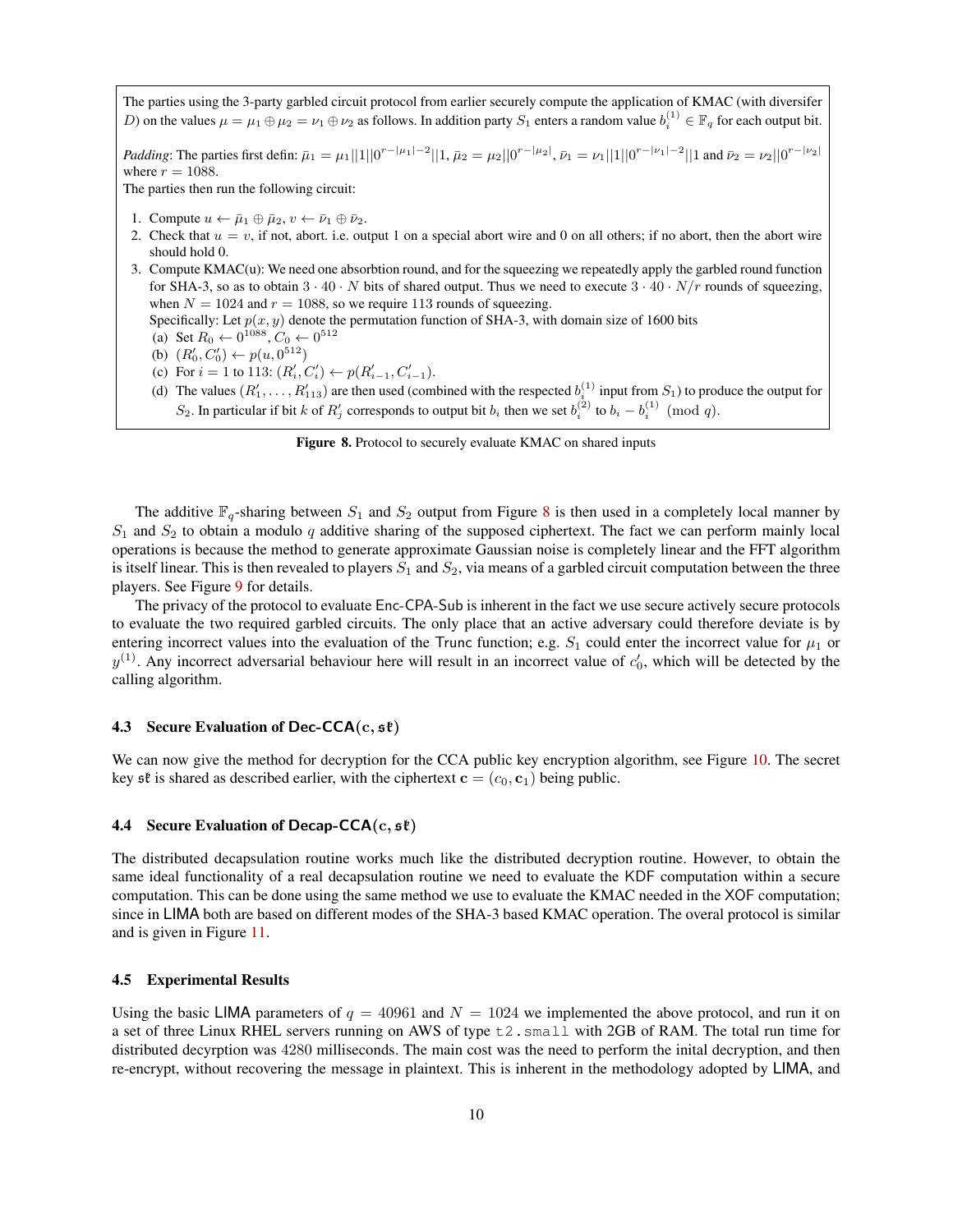- 1. Using Figure [8](#page-9-0) party  $S_1$  and  $S_2$  obtain an additive sharing over  $\mathbb{F}_q$  of the output bits from the KMAC operation applied to  $\mu = \mu_1 \oplus \mu_2 = \nu_1 \oplus \nu_2$ .
- 2. Parties  $S_1$  and  $S_2$  now locally compute additive sharings modulo q of the random Gaussian values  $v_i, e_i$  and  $d_i$  from the Enc-Sub-CPA algorithm of LIMA. This is done by locally applying the algorithm to produce Gaussian values, GenerateGaussianNoise since it is a linear function of the input random bits. Thus party  $S_1$  obtains three ring elements  $(v^{(1)}, e^{(1)}, d^{(1)})$ , and party  $S_2$  obtains three ring elements  $(v^{(2)}, e^{(2)}, d^{(2)})$  such that  $v = v^{(1)} + v^{(2)}, e = e^{(1)} + e^{(2)}$ and  $d = d^{(1)} + d^{(2)}$ .
- 3. Party  $S_1$  locally computes the values  $\mathbf{v}^{(1)} \leftarrow \text{FFT}(v^{(1)})$ ,  $\mathbf{e}^{(1)} \leftarrow \text{FFT}(e^{(1)})$ ,  $s^{(1)} \leftarrow \text{FFT}^{-1}(\mathbf{b} \otimes \mathbf{v}^{(1)})$ ,  $\mathbf{c}_1^{(1)} \leftarrow \text{FFT}^{-1}(\mathbf{b} \otimes \mathbf{v}^{(1)})$  $(\mathbf{a} \otimes \mathbf{v}^{(1)}) \oplus \mathbf{e}^{(1)}.$
- 4. Party  $S_2$  locally computes the values  $\mathbf{v}^{(2)} \leftarrow \text{FFT}(v^{(2)})$ ,  $\mathbf{e}^{(2)} \leftarrow \text{FFT}(e^{(2)})$ ,  $s^{(2)} \leftarrow \text{FFT}^{-1}(\mathbf{b} \otimes \mathbf{v}^{(2)})$ ,  $\mathbf{c}_1^{(2)} \leftarrow \text{FFT}^{-1}(\mathbf{b} \otimes \mathbf{v}^{(2)})$  $(\mathbf{a} \otimes \mathbf{v}^{(2)}) \oplus \mathbf{e}^{(2)}.$
- 5. Parties  $S_1$  and  $S_2$  locally compute sharing of  $y = y^{(1)} + y^{(2)} = s + d$  by computing  $y^{(1)} \leftarrow s^{(1)} + d^{(1)}$  and  $y^{(2)} \leftarrow$  $s^{(2)} + d^{(2)}$ .
- 6. The parties  $S_1$  and  $S_2$  open  $\mathbf{c}_1^{(1)}$  and  $\mathbf{c}_1^{(2)}$  to each other, so they can obtain  $\mathbf{c}_1'$ .
- 7. With private input  $(y^{(1)}, \mu_1)$  and  $(y^{(2)}, \mu_2)$  from  $S_1$  and  $S_2$  the three parties compute (using a secure Garbled Circuit based secure computation protocol) the value

$$
c'_0 = \text{Trunc}\left(y^{(1)} + y^{(2)} + \Delta_q \cdot \text{BV-2-RE}(\mu_1 \oplus \mu_2), \ell\right).
$$

with  $S_1$  and  $S_2$  obtaining the output.

<span id="page-10-0"></span>**Figure 9.** Protocol to securely evaluate  $Enc-CPA-Sub((\mu_1, \nu_1),(\mu_1, \nu_2),(\mu_2, \nu_1), \mathfrak{pk}, D)$ 

- 1. Let  $\ell$  denote the length of  $c_0$ , abort if  $\ell \neq 0 \pmod{8}$ .
- 2. Party  $S_1$  locally computes

$$
f_1^{1,2} \leftarrow c_0 - \text{Trunc}(\text{FFT}^{-1}(\mathbf{s}_1^{1,2} \otimes \mathbf{c}_1), \ell) \text{ and } f_1^{1,3} \leftarrow c_0 - \text{Trunc}(\text{FFT}^{-1}(\mathbf{s}_1^{1,3} \otimes \mathbf{c}_1), \ell).
$$

3. Party  $S_2$  locally computes

$$
f_2^{1,2}\leftarrow \mathsf{Trunc}(\mathsf{FFT}^{-1}(\mathbf{s}_2^{1,2}\otimes \mathbf{c}_1),\ell) \text{ and } f_1^{2,3}\leftarrow c_0-\mathsf{Trunc}(\mathsf{FFT}^{-1}(\mathbf{s}_1^{2,3}\otimes \mathbf{c}_1),\ell).
$$

4. Party  $S_3$  locally computes

$$
f_2^{1,3}\leftarrow \mathsf{Trunc}(\mathsf{FFT}^{-1}(\mathbf{s}_2^{1,3}\otimes \mathbf{c}_1),\ell) \text{ and } f_2^{2,3}\leftarrow \mathsf{Trunc}(\mathsf{FFT}^{-1}(\mathbf{s}_2^{2,3}\otimes \mathbf{c}_1),\ell).
$$

- 5. Note that after these operations we have  $f_1^{1,2} + f_2^{1,2} = f_1^{1,3} + f_2^{1,3} = f_1^{2,3} + f_2^{2,3} = c_0 \text{Trunc}( \text{FFT}^{-1}(\mathbf{s} \otimes \mathbf{c}_1), \ell).$
- 6.  $S_1$ ,  $S_2$  and  $S_3$  securely compute Round  $((f_1^{1,2}, f_1^{1,3}), (f_2^{1,2}, f_1^{2,3}), (f_2^{1,3}, f_2^{2,3}), \ell)$ , as given above in Figure [7.](#page-8-0) Denote the output of  $S_1$  from this computation by  $\mu_1, \nu_1$ , the output of  $S_2$  by  $\mu_2, \nu_2$ , and the output of  $S_3$  by  $\mu_2, \nu_1$ , with  $\mu_1, \nu_1, \mu_2, \nu_2 \in \{0,1\}^{\ell}$ . If any party received an abort in the Round function computation, then it does not proceed.
- 7. The parties now run Enc-CPA-Sub( $\mu_1, \mu_2, \nu_1, \nu_2, \mathfrak{pk}, 0x03$ ) using the protocol in Figure [9,](#page-10-0) so that parties  $S_1$  and  $S_2$ obtain  $c'_0$  and  $\mathbf{c}'_1$ .
- 8. If  $S_1$  or  $S_2$  detect that  $c_0 \neq c'_0$  or  $\mathbf{c}_1 \neq \mathbf{c}'_1$  then the parties abort.
- 9. All three parties reveal the first  $\ell 256$  bits of  $\mu_1, \mu_2, \nu_1$  and  $\nu_2$  to each other using a broadcast channel (ensuring a sending party cannot send different values to different players). Call these values  $\mu_1',\mu_2',\nu_1'$  and  $\nu_2'$ . A party now aborts if any value it receives, which it owns, does not equal what they expected, i.e.  $S_1$  aborts if  $\nu'_1$  that they hold does not equal the  $\nu'_1$  that was sent from party  $S_3$ .
- 10. The parties compute  $m = \mu'_1 \oplus \mu'_2$  and  $m' = \nu'_1 \oplus \nu'_2$  and abort if  $m \neq m'$ .
- 11. The parties output m.

<span id="page-10-1"></span>Figure 10. Secure Evaluation of Dec-CCA $(c, s f)$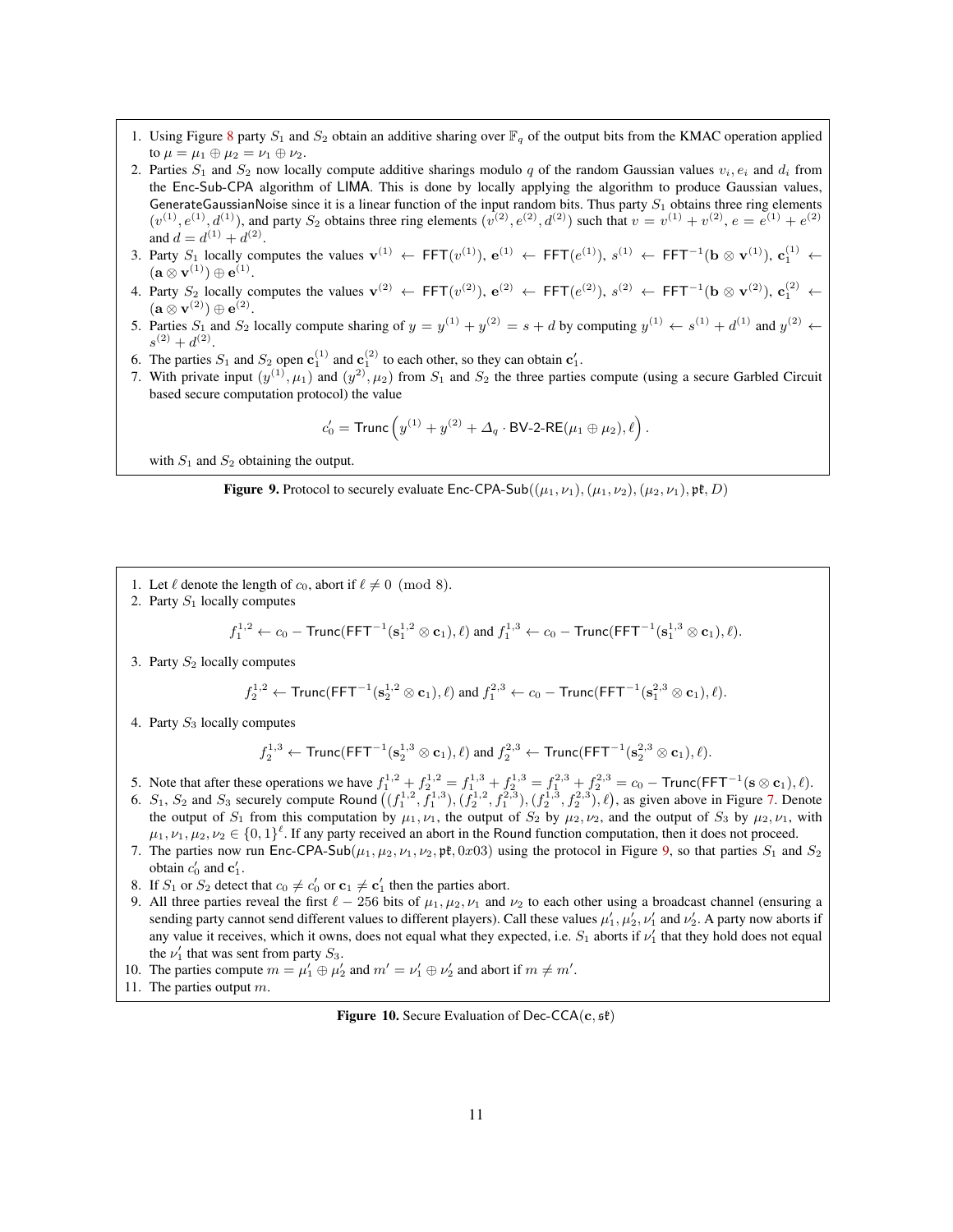- 1. Let  $\ell$  denote the length of  $c_0$ , abort if  $\ell \neq 0 \pmod{8}$ .
- 2. Party  $S_1$  computes

$$
f_1^{1,2} \leftarrow c_0-\mathsf{Trunc}(\mathsf{FFT}^{-1}(\mathbf{s}_1^{1,2}\otimes \mathbf{c}_1),\ell) \text{ and } f_1^{1,3} \leftarrow c_0-\mathsf{Trunc}(\mathsf{FFT}^{-1}(\mathbf{s}_1^{1,3}\otimes \mathbf{c}_1),\ell).
$$

3. Party  $S_2$  computes

$$
f_2^{1,2} \leftarrow \mathsf{Trunc}(\mathsf{FFT}^{-1}(\mathbf{s}_2^{1,2}\otimes \mathbf{c}_1),\ell) \text{ and } f_1^{2,3} \leftarrow c_0-\mathsf{Trunc}(\mathsf{FFT}^{-1}(\mathbf{s}_1^{2,3}\otimes \mathbf{c}_1),\ell).
$$

4. Party  $S_3$  computes

$$
f_2^{1,3} \leftarrow \mathsf{Trunc}(\mathsf{FFT}^{-1}(\mathbf{s}_2^{1,3} \otimes \mathbf{c}_1), \ell) \text{ and } f_2^{2,3} \leftarrow \mathsf{Trunc}(\mathsf{FFT}^{-1}(\mathbf{s}_2^{2,3} \otimes \mathbf{c}_1), \ell).
$$

- 5. Note that after these operations we have  $f_1^{1,2} + f_2^{1,2} = f_1^{1,3} + f_2^{1,3} = f_1^{2,3} + f_2^{2,3} = c_0 \text{Trunc}(\text{FFT}^{-1}(\textbf{s} \otimes \textbf{c}_1), \ell).$
- 6.  $S_1$ ,  $S_2$  and  $S_3$  securely compute Round  $((f_1^{1,2}, f_1^{1,3}), (f_2^{1,2}, f_1^{2,3}), (f_2^{1,3}, f_2^{2,3}), \ell)$ , as given above in Section [4.1.](#page-7-1) Denote the output of  $S_1$  from this computation by  $\mu_1, \nu_1$ , the output of  $S_2$  by  $\mu_2, \nu_2$ , and the output of  $S_3$  by  $\mu_2, \nu_1$  (recall that  $S_3$  receives the same  $\mu_2$  as  $S_2$  and the same  $\nu_1$  as  $S_1$ ). Note that  $\mu_1, \nu_1, \mu_2, \nu_2 \in \{0,1\}^{\ell}$ . If any party received an abort in the Round function computation, then it does not proceed.
- 7. The parties now run Enc-Sub-CPA $(\mu_1, \mu_2, \nu_1, \nu_2, \mathfrak{pk}, 0x03)$  so that parties  $S_1$  and  $S_2$  obtain  $c'_0$  and  $c'_1$ .
- 8. If  $S_1$  or  $S_2$  detect that  $c_0 \neq c'_0$  or  $c_1 \neq c'_1$  then the parties abort.
- 9. Using a method similar to that above for producing the KMAC value in Enc-Sub-CPA the parties now compute the value

$$
\mathbf{k} \leftarrow \mathsf{KDF}^{[\ell]}(\mu_1 \oplus \mu_2) = \mathsf{KDF}^{[\ell]}(\nu_1 \oplus \nu_2)
$$

using their private inputs  $\mu_1, \mu_2, \nu_1, \nu_2$ . Note, we again need to check for consistency of inputs within the garbled circuit. 10. The value k is returned.

<span id="page-11-0"></span>**Figure 11.** Secure Evaluation of Decap-CCA $(c, s\ell)$ 

many other of the PQC candidate algorithms, for producing a chosen ciphertext secure encryption algorithm. More MPC friendly methods to obtain CCA security could reduce this run time considerably, but that does not seem to have been a design goal for any of the candidate submissions. For distributed decapsulation in the KEM algorithm we achieved an execution time of 4342 milliseconds.

## 5 Distributed Key Generation for Ring-LWE Encryption

Distributed key generation can be performed relatively straightforwardly using a generic MPC system based on linear secret sharing which supports two-out-of-three threshold access structures and gives active security with abort. As explained earlier we selected SCALE-MAMBA to do this, as we could use an off-the-shelf system.

SecGauss() 1.  $[a] \leftarrow 0$ . 2. For  $i \in [0, \ldots, 19]$  do (a)  $[b] \leftarrow$  Bits,  $[b'] \leftarrow$  Bits. (b)  $[a] \leftarrow [a] + [b] - [b']$ . 3. Return [a].

<span id="page-11-1"></span>Figure 12. Securely Generating Approximate Gaussians

The main difficulty in key generation would appear to be the need to generate the approximate Gaussian distributions needed for LIMA. However, the specific distribution method chosen in LIMA dovetails nicely with the offline pre-processing found in SCALE-MAMBA. This results in the method to securely generate approximate Gaussian distributions given in Figure [12,](#page-11-1) which we note becomes a completely local operation in the online phase of the MPC protocol.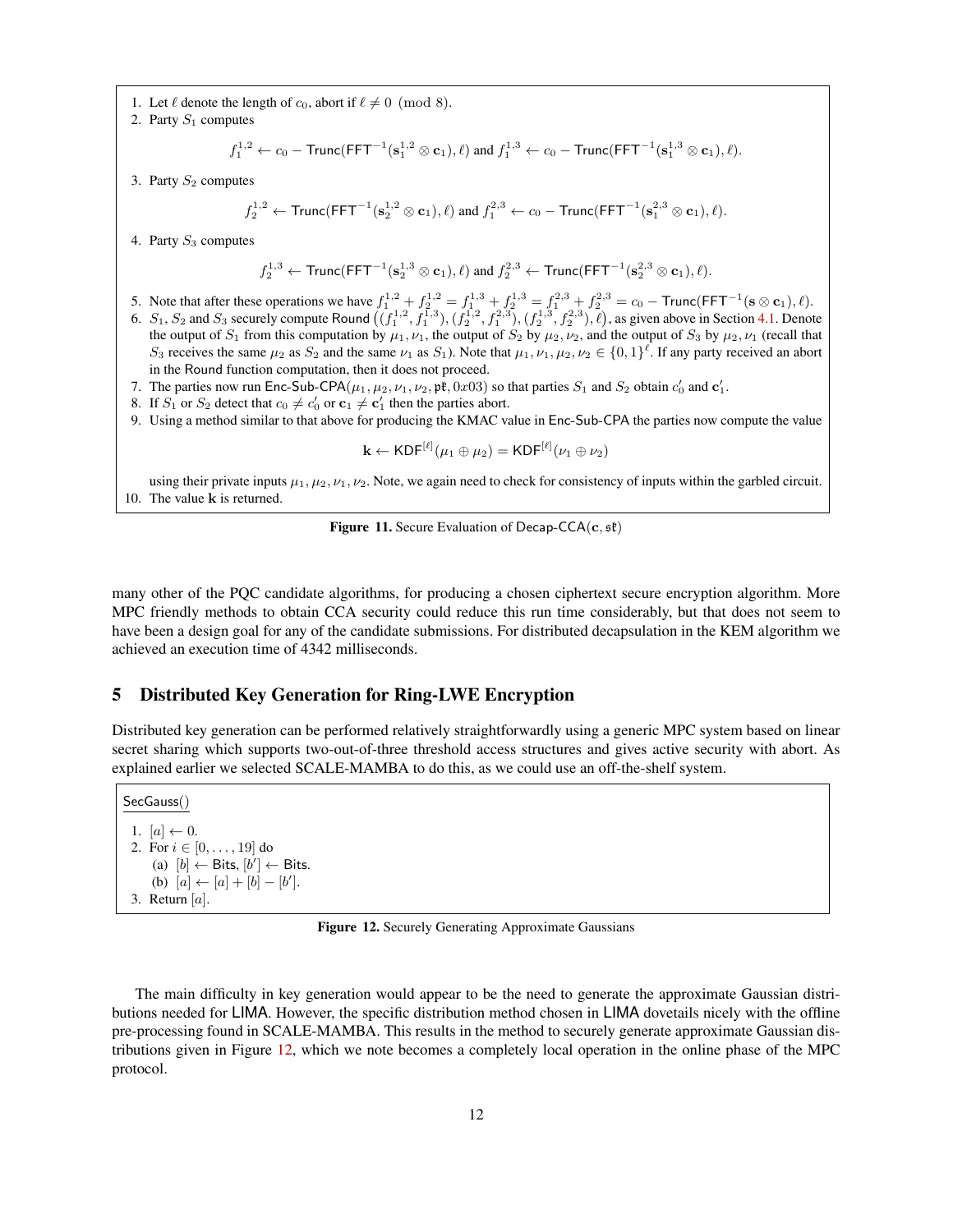From this it is easy to produce the key generation procedure which we give in terms of an inner MPC-core of the algorithm (which mainly consists of local operations and opening values to different players which is implemented in SCALE-MAMBA) (lines [3](#page-12-0) to [5](#page-12-1) of Figure [13\)](#page-12-2). plus non-interactive local operations which are purely about placing data into the correct formats. We make extensive use of the fact that the FFT operation is linear. In our algorithms we utilize vectors/polynomials of secret shared values which we will write as  $[f]$  which we use to represent the element in R given by  $[f]_0 + [f]_1 \cdot X + \ldots + [f]_{N-1} \cdot X^{N-1}$ .

KeyGen()

<span id="page-12-1"></span><span id="page-12-0"></span>1. All players agree on a key for a XOF XOF. 2.  $\underline{a} \leftarrow \mathbb{F}_q^N$ . 3. For  $i \in [0, ..., N - 1]$  do (a)  $[s]_i \leftarrow$  SecGauss(),  $[e]_i \leftarrow$  SecGauss(). (b)  $([\underline{s}_1^{1,2}]_i, [\underline{s}_1^{1,3}]_i, [c]) \leftarrow$  Triples,  $([\underline{s}_1^{2,3}]_i, [b], [c]) \leftarrow$  Triples. (c)  $[\underline{s}_2^{1,2}]_i \leftarrow [\underline{s}]_i - [\underline{s}_1^{1,2}]_i, [\underline{s}_2^{1,3}]_i \leftarrow [\underline{s}]_i - [\underline{s}_1^{1,3}]_i, [\underline{s}_2^{2,3}]_i \leftarrow [\underline{s}]_i - [\underline{s}_1^{2,3}]_i.$ (d) Output-To $(1, [\underline{s_1^{1,2}}]_i)$ , Output-To $(1, [\underline{s_1^{1,3}}]_i)$ . (e) Output-To $(2, [\underline{s}_1^{\bar{2},3}]_i)$ , Output-To $(2, [\underline{s}_2^{\bar{1},2}]_i)$ . (f) Output-To $(3, [\underline{s}_2^{\bar{1},3}]_i)$ , Output-To $(3, [\underline{s}_2^{\bar{2},3}]_i)$ . 4.  $[\underline{b}] \leftarrow \underline{a} \cdot [\underline{s}] + [\underline{e}] \pmod{\Phi_{2\cdot N}(X)}$ . This is a completely local operation as  $\underline{a}$  is public which we do as follows for  $k = 0, ..., N - 1$ (a)  $[\underline{b}]_k \leftarrow \left( \sum_{i+j=k} \underline{a}_i \cdot [\underline{s}]_j \right) - \left( \sum_{i+j=k+N} \underline{a}_i \cdot [\underline{s}]_j \right) + [\underline{e}]_k.$ 5. For  $i \in [0, \ldots, N - 1]$  do (a) Output $([b]_i)$ . 6.  $\mathbf{a} \leftarrow \text{FFT}(\underline{a}), \mathbf{b} \leftarrow \text{FFT}(\underline{b}).$ 7.  $\mathfrak{pk} \leftarrow (\mathbf{a}, \mathbf{b}).$ 8. Player  $S_1$  executes  $\mathbf{s}_1^{1,2} \leftarrow \mathsf{FFT}(\underline{s}_1^{1,2})$  and  $\mathbf{s}_1^{1,3} \leftarrow \mathsf{FFT}(\underline{s}_1^{1,3})$ . 9. Player  $S_2$  executes  $\mathbf{s}_2^{\overline{1},2} \leftarrow \mathsf{FFT}(\underline{s}_2^{\overline{1},2})$  and  $\mathbf{s}_1^{\overline{2},3} \leftarrow \mathsf{FFT}(\underline{s}_1^{\overline{2},3})$ . 10. Player  $S_3$  executes  $\mathbf{s}_2^{\overline{1},3} \leftarrow \mathsf{FFT}(\mathbf{s}_2^{\overline{1},3})$  and  $\mathbf{s}_2^{\overline{2},3} \leftarrow \mathsf{FFT}(\mathbf{s}_2^{\overline{2},3})$ .

<span id="page-12-2"></span>Figure 13. Main Key Generation Routine

#### 5.1 Experimental Results

We implemented the above key generation phase within the SCALE-MAMBA framework for the parameters  $N =$ 1024 and  $q = 40961$  of LIMA. We used the settings of Shamir secret sharing and the Maurer [\[22\]](#page-14-13) based offline settings of SCALE-MAMBA. Our experiments for this component were executed on three Linux Ubuntu machines with Intel i7-7700K processors running at 4.20 GHz, and with 8192KB cache and 32GB RAM.

The SCALE-MAMBA system runs in an integrated offline–online manner, however one can program it so as to obtain estimates for the execution times of both the offline and the online phases. Within the system there is a statistical security parameter secp which defines the probability that an adversary can get the pre-processing to invalid data. The variable  $s =$ sacrifice\_stat\_sec in the system defines the value of secp via the equation

$$
\mathsf{secp} = \lceil \log_2 q \rceil \cdot \Big \lceil \frac{s}{\lceil \log_2 q \rceil} \Big \rceil.
$$

When q is large (i.e.  $q > 2^{128}$ ), as it is in most envisioned executions of SCALE-MAMBA the default value of  $s = 40$ results in a suitable security parameter. However, for our small value of  $q$  we needed to modify  $s$  so as to obtain a suitable value of secp. We note, that this setting only affects the runtime for the offline phase; and as can be seen the effect on the run times in Table [1](#page-13-11) is marginal.

The online run time takes 1.22 seconds, although roughly one second of this is used in performing the 6144 output operations. On further investigation we found this was because SCALE-MAMBA performs all the reveals in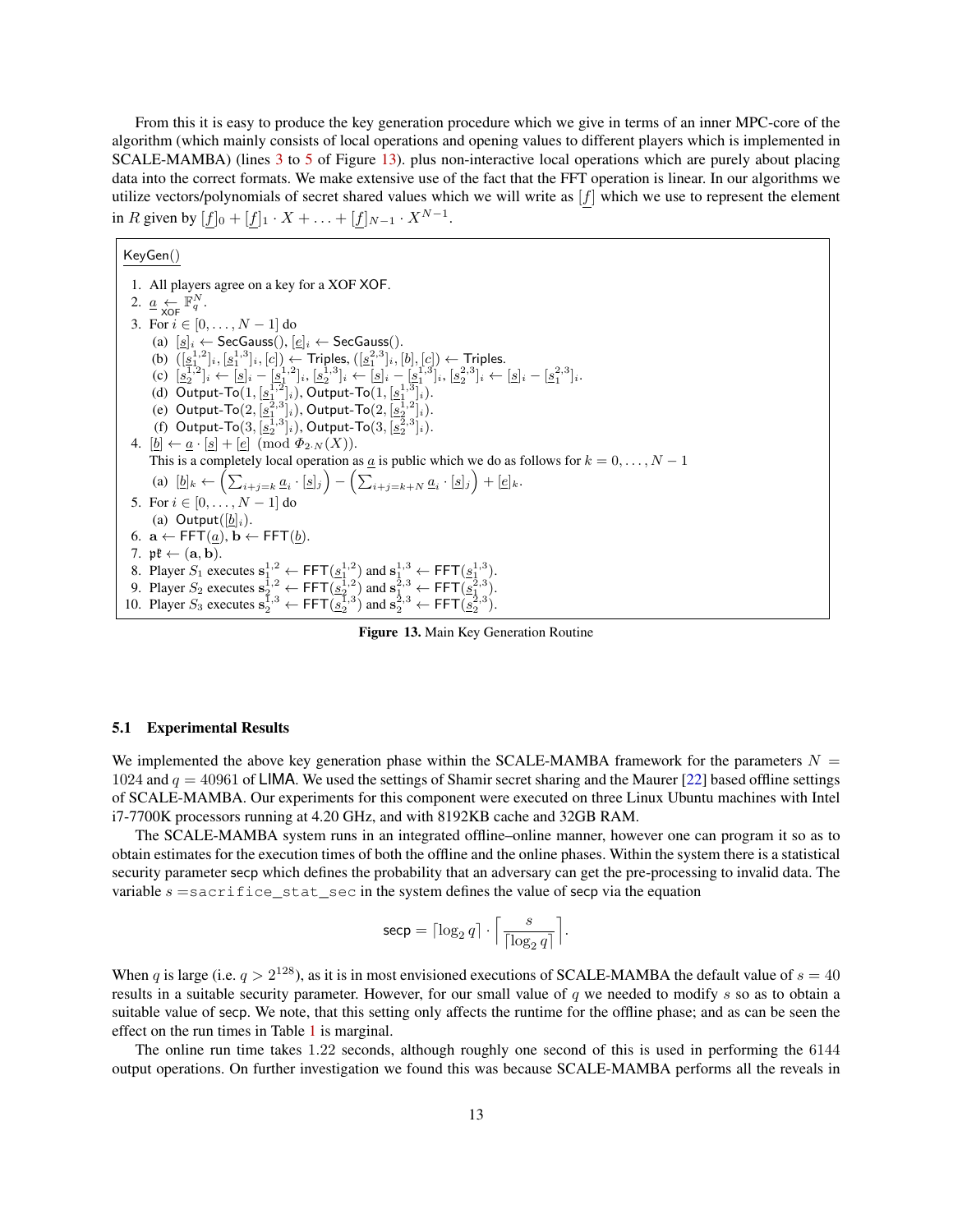a sequential as opposed to batch manner (requiring 6144 rounds of communication as opposed to one). We suspect a more careful tuned implementation could reduce the online time down to less than a quarter of a second. However, our implementation of the Key Generation method in SCALE-MAMBA took about a day of programmers time; thus using a general system (even if inefficient) can be more efficient on the development time.

| $\mathcal{S}_{\mathcal{S}}$ |         | secp   Time (Seconds) |
|-----------------------------|---------|-----------------------|
| 40                          | 48      | 20.2                  |
| 80                          | 80      | 20.7                  |
|                             | 128 128 | 23.1                  |

<span id="page-13-11"></span>Table 1. Times to produce the offline data for the Key Generation operation. This is essentially producing 81920 shared random bits, 2048 multiplication triples and enough shared randomness to enable the output of the shared keys.

## Acknowledgements

This work has been supported in part by ERC Advanced Grant ERC-2015-AdG-IMPaCT and by the Defense Advanced Research Projects Agency (DARPA) and Space and Naval Warfare Systems Center, Pacific (SSC Pacific) under contract No. N66001-15-C-4070.

## References

- <span id="page-13-9"></span>1. Albrecht, M.R., Lindell, Y., Orsini, E., Osheter, V., Paterson, K.G., Peer, G., Smart, N.P.: LIMA-1.1 : A PQC encryption scheme (2018), <https://lima-pq.github.io/>
- <span id="page-13-10"></span>2. Alkim, E., Ducas, L., Poppelmann, T., Schwabe, P.: Post-quantum key exchange - A New Hope. In: Holz, T., Savage, S. (eds.) ¨ 25th USENIX Security Symposium, USENIX Security 16, Austin, TX, USA, August 10-12, 2016. pp. 327–343. USENIX Association (2016), [https://www.usenix.org/conference/usenixsecurity16/technical-sessions/](https://www.usenix.org/conference/usenixsecurity16/technical-sessions/presentation/alkim) [presentation/alkim](https://www.usenix.org/conference/usenixsecurity16/technical-sessions/presentation/alkim)
- <span id="page-13-7"></span>3. Aly, A., Keller, M., Orsini, E., aru, D.R., Scholl, P., Smart, N.P., Wood, T.: SCALE and MAMBA documentation (2018), [https://homes.esat.kuleuven.be/˜nsmart/SCALE/](https://homes.esat.kuleuven.be/~nsmart/SCALE/)
- <span id="page-13-2"></span>4. Asharov, G., Jain, A., López-Alt, A., Tromer, E., Vaikuntanathan, V., Wichs, D.: Multiparty computation with low communication, computation and interaction via threshold FHE. In: Pointcheval, D., Johansson, T. (eds.) EUROCRYPT 2012. LNCS, vol. 7237, pp. 483–501. Springer, Heidelberg (Apr 2012)
- <span id="page-13-3"></span>5. Beaver, D., Micali, S., Rogaway, P.: The round complexity of secure protocols (extended abstract). In: 22nd ACM STOC. pp. 503–513. ACM Press (May 1990)
- <span id="page-13-6"></span>6. Brandao, L.T.A.N., Mouha, N., Vassilev, A.: Threshold schemes for cryptographic primitives: Challenges and opportunities in standardization and validation of threshold cryptography (2018), [https://csrc.nist.gov/publications/](https://csrc.nist.gov/publications/detail/nistir/8214/draft) [detail/nistir/8214/draft](https://csrc.nist.gov/publications/detail/nistir/8214/draft)
- <span id="page-13-4"></span>7. Choudhury, A., Loftus, J., Orsini, E., Patra, A., Smart, N.P.: Between a rock and a hard place: Interpolating between MPC and FHE. In: Sako, K., Sarkar, P. (eds.) ASIACRYPT 2013, Part II. LNCS, vol. 8270, pp. 221–240. Springer, Heidelberg (Dec 2013)
- <span id="page-13-5"></span>8. Damgård, I., Pastro, V., Smart, N.P., Zakarias, S.: Multiparty computation from somewhat homomorphic encryption. In: Safavi-Naini, R., Canetti, R. (eds.) CRYPTO 2012. LNCS, vol. 7417, pp. 643–662. Springer, Heidelberg (Aug 2012)
- <span id="page-13-0"></span>9. Desmedt, Y.: Society and group oriented cryptography: A new concept. In: Pomerance, C. (ed.) CRYPTO'87. LNCS, vol. 293, pp. 120–127. Springer, Heidelberg (Aug 1988)
- 10. Desmedt, Y., Frankel, Y.: Threshold cryptosystems. In: Brassard, G. (ed.) CRYPTO'89. LNCS, vol. 435, pp. 307–315. Springer, Heidelberg (Aug 1990)
- <span id="page-13-8"></span>11. Fouque, P.A., Pointcheval, D.: Threshold cryptosystems secure against chosen-ciphertext attacks. In: Boyd, C. (ed.) ASI-ACRYPT 2001. LNCS, vol. 2248, pp. 351–368. Springer, Heidelberg (Dec 2001)
- <span id="page-13-1"></span>12. Frederiksen, T.K., Lindell, Y., Osheter, V., Pinkas, B.: Fast distributed RSA key generation for semi-honest and malicious adversaries. In: Shacham, H., Boldyreva, A. (eds.) CRYPTO 2018, Part II. LNCS, vol. 10992, pp. 331–361. Springer, Heidelberg (Aug 2018)